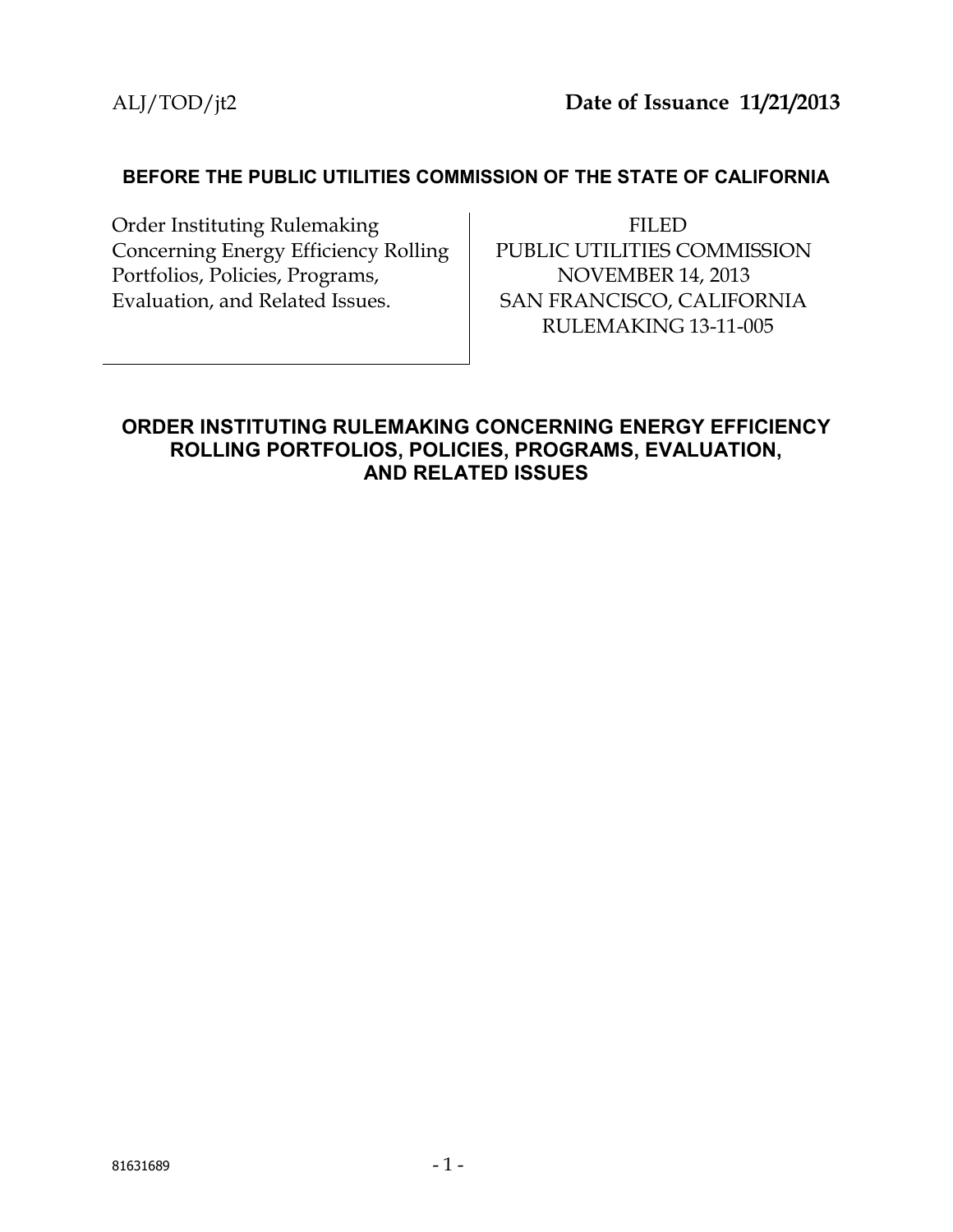# **Table of Contents**

|    |  |        |          | ORDER INSTITUTING RULEMAKING CONCERNING ENERGY                               |  |  |  |
|----|--|--------|----------|------------------------------------------------------------------------------|--|--|--|
|    |  |        |          | EFFICIENCY ROLLING PORTFOLIOS, POLICIES, PROGRAMS,                           |  |  |  |
|    |  |        |          |                                                                              |  |  |  |
| 1. |  |        |          |                                                                              |  |  |  |
| 2. |  |        |          |                                                                              |  |  |  |
| 3. |  |        |          |                                                                              |  |  |  |
|    |  |        |          |                                                                              |  |  |  |
|    |  |        |          | 3.2. Phase II - Establish a Process for Implementing "Rolling Portfolios"  8 |  |  |  |
|    |  |        |          |                                                                              |  |  |  |
|    |  | 3.2.2. |          | How We Should Transition to "Rolling Portfolios"  10                         |  |  |  |
|    |  |        |          |                                                                              |  |  |  |
|    |  |        | 3.2.2.2. | Particular Considerations for the New Review                                 |  |  |  |
|    |  |        |          |                                                                              |  |  |  |
|    |  |        |          | 3.3. Phase III - Address Policy Issues Not Necessarily Tied to the           |  |  |  |
|    |  |        |          |                                                                              |  |  |  |
|    |  |        |          | 3.3.1. Long Term Energy Efficiency Strategic Plan (Strategic Plan)           |  |  |  |
|    |  |        |          |                                                                              |  |  |  |
|    |  | 3.3.2. |          |                                                                              |  |  |  |
|    |  | 3.3.3. |          | Responses to Evolving Market and Regulatory Conditions  19                   |  |  |  |
|    |  |        | 3.3.3.1. | Increased Targeting of Energy Efficiency Programs 19                         |  |  |  |
|    |  |        | 3.3.3.2. | Adapting Portfolios to Changing Markets, and                                 |  |  |  |
|    |  |        |          | Transforming Markets Through Portfolio Changes 19                            |  |  |  |
|    |  |        | 3.3.3.3. | Reviewing Non-IOU Participation in Energy                                    |  |  |  |
|    |  |        |          |                                                                              |  |  |  |
|    |  |        | 3.3.3.4. |                                                                              |  |  |  |
|    |  |        | 3.3.3.5. | Reviewing Custom Project Rules and Incentive                                 |  |  |  |
|    |  |        |          |                                                                              |  |  |  |
|    |  |        | 3.3.3.6. |                                                                              |  |  |  |
|    |  |        |          | 3.3.3.7. Examine Energy Upgrade California (EUC)                             |  |  |  |
|    |  |        |          |                                                                              |  |  |  |
|    |  |        | 3.3.3.8. | Reviewing Marketing, Education, and Outreach                                 |  |  |  |
|    |  |        |          |                                                                              |  |  |  |
|    |  |        | 3.3.3.9. | Data Accessibility and Confidentiality  25                                   |  |  |  |
|    |  |        |          |                                                                              |  |  |  |
| 4. |  |        |          |                                                                              |  |  |  |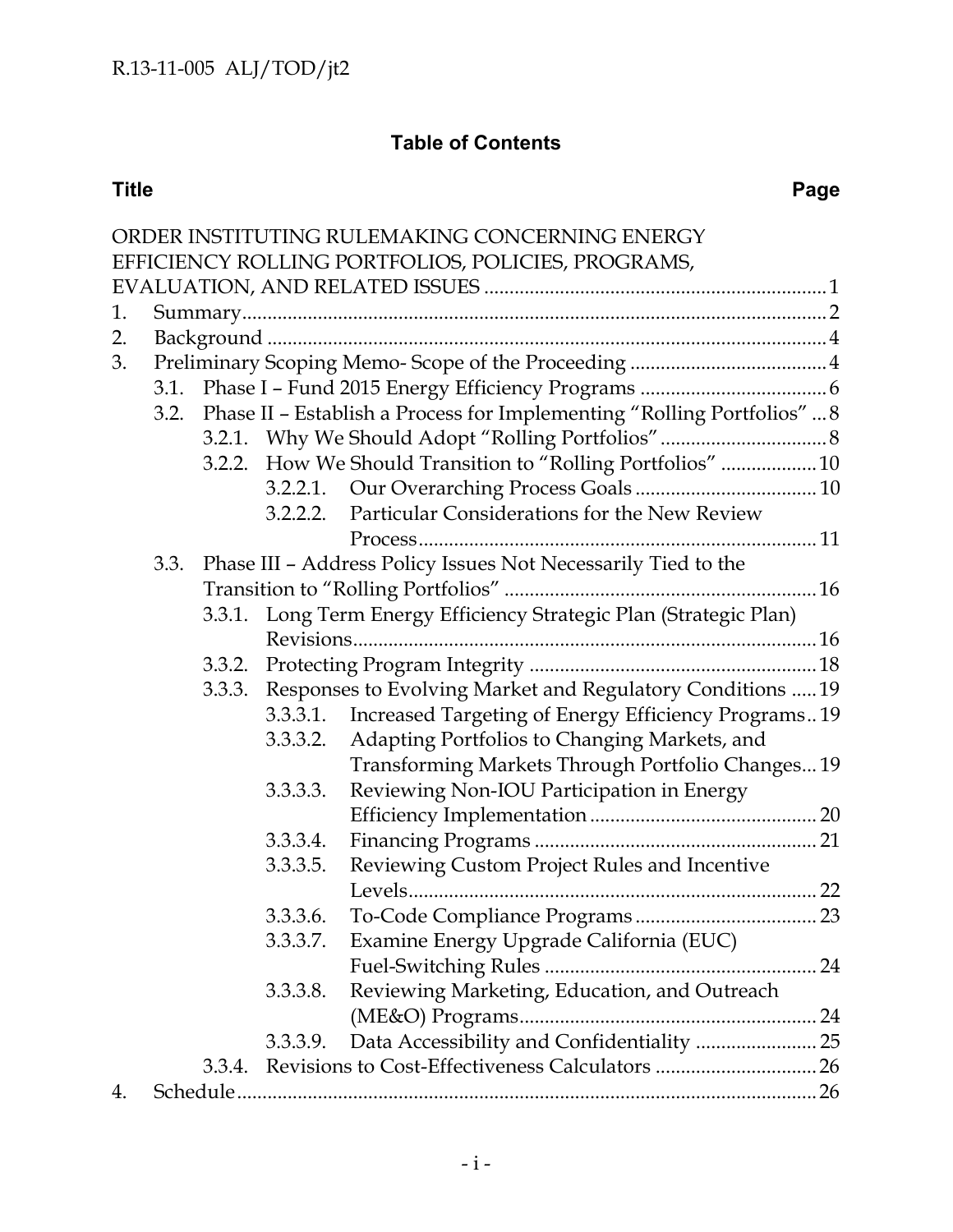# **Table of Contents (cont.)**

## **Title Page**

| 6. |                                                                          |  |  |  |
|----|--------------------------------------------------------------------------|--|--|--|
|    | 7. Becoming a Party; Addition to the Official Service List; Enrolling in |  |  |  |
|    |                                                                          |  |  |  |
|    |                                                                          |  |  |  |
|    |                                                                          |  |  |  |
|    |                                                                          |  |  |  |
|    |                                                                          |  |  |  |
|    |                                                                          |  |  |  |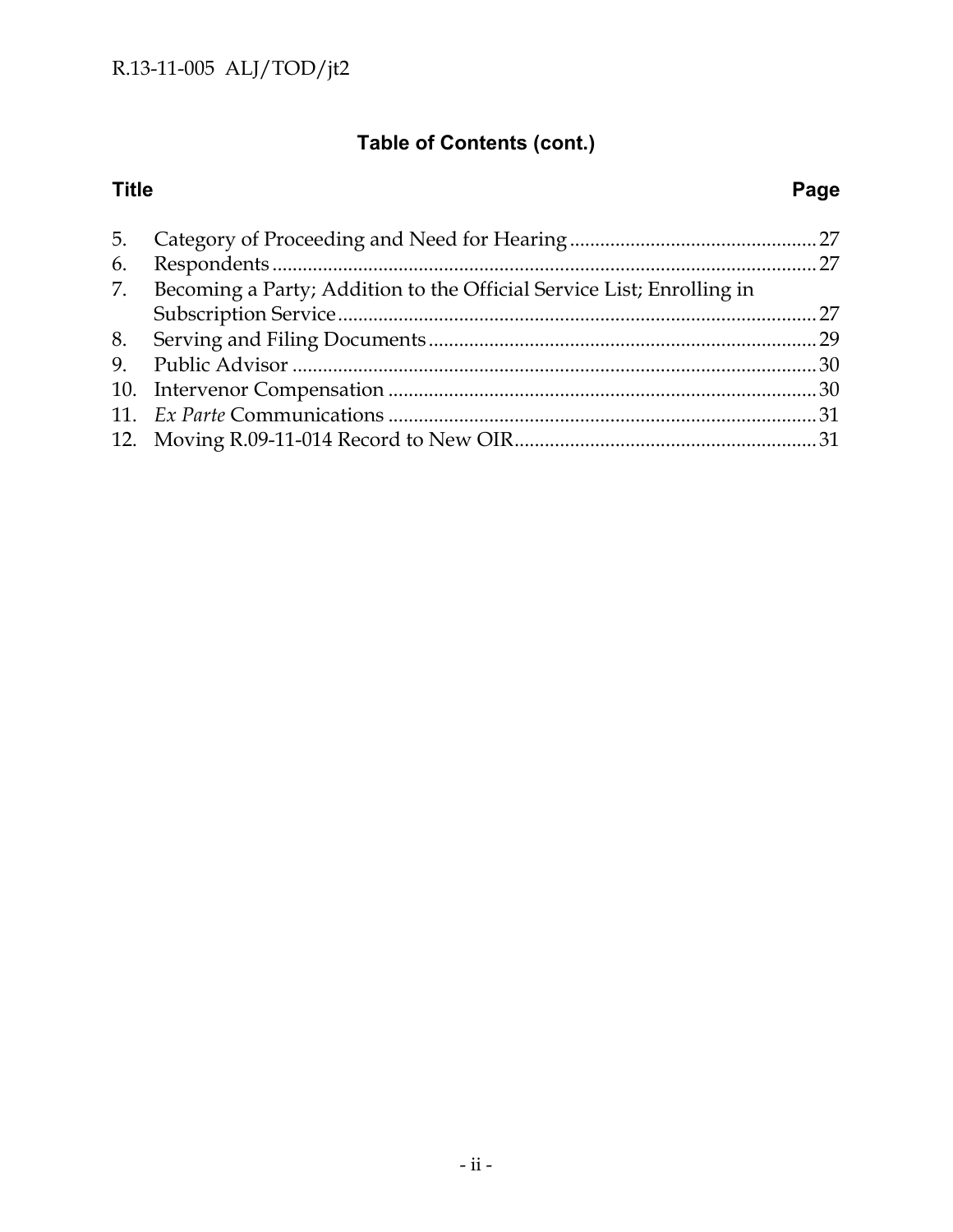## **ORDER INSTITUTING RULEMAKING CONCERNING ENERGY EFFICIENCY ROLLING PORTFOLIOS, POLICIES, PROGRAMS, EVALUATION, AND RELATED ISSUES**

#### **1. Summary**

With this Order Instituting Rulemaking (Rulemaking), we establish a proceeding in which to fund current energy efficiency portfolios through 2015, implement energy efficiency "Rolling Portfolios," and address various policy issues relating to energy efficiency.

A "Rolling Portfolio," as we use the phrase here, is a portfolio of energy efficiency programs<sup>1</sup> that has the following characteristics:

- 1. Commission-approved funding for a long term (*e.g.*, 10 years);
- 2. administrators periodically adjust portfolios as circumstances warrant, rather than filing entire portfolios for Commission review on a fixed schedule; and,
- 3. the Commission renews funding well prior to the end of the funding period.

"Rolling Portfolios" should avoid the disruptions to programs that the "stop/start" nature of current portfolios causes. "Rolling Portfolios" should also reduce administrative burdens and other costs for the Commission, administrators, and program implementers, compared to the current triennial

 <sup>1</sup> For purposes of this Rulemaking, we will use the following simplified definitions. As used here, the phrase "energy efficiency" encompasses both energy efficiency and conservation. A "portfolio" is a collection of "programs." Programs, in turn, consist of "measures." "Administrators" design and administer portfolios. "Implementers" implement programs. We recognize that these terms and phrases have become terms of art, each with their own complexities, subtleties and nuances. For this decision, we are deliberately setting those complexities, subtleties and nuances aside to make this document more accessible to lay readers.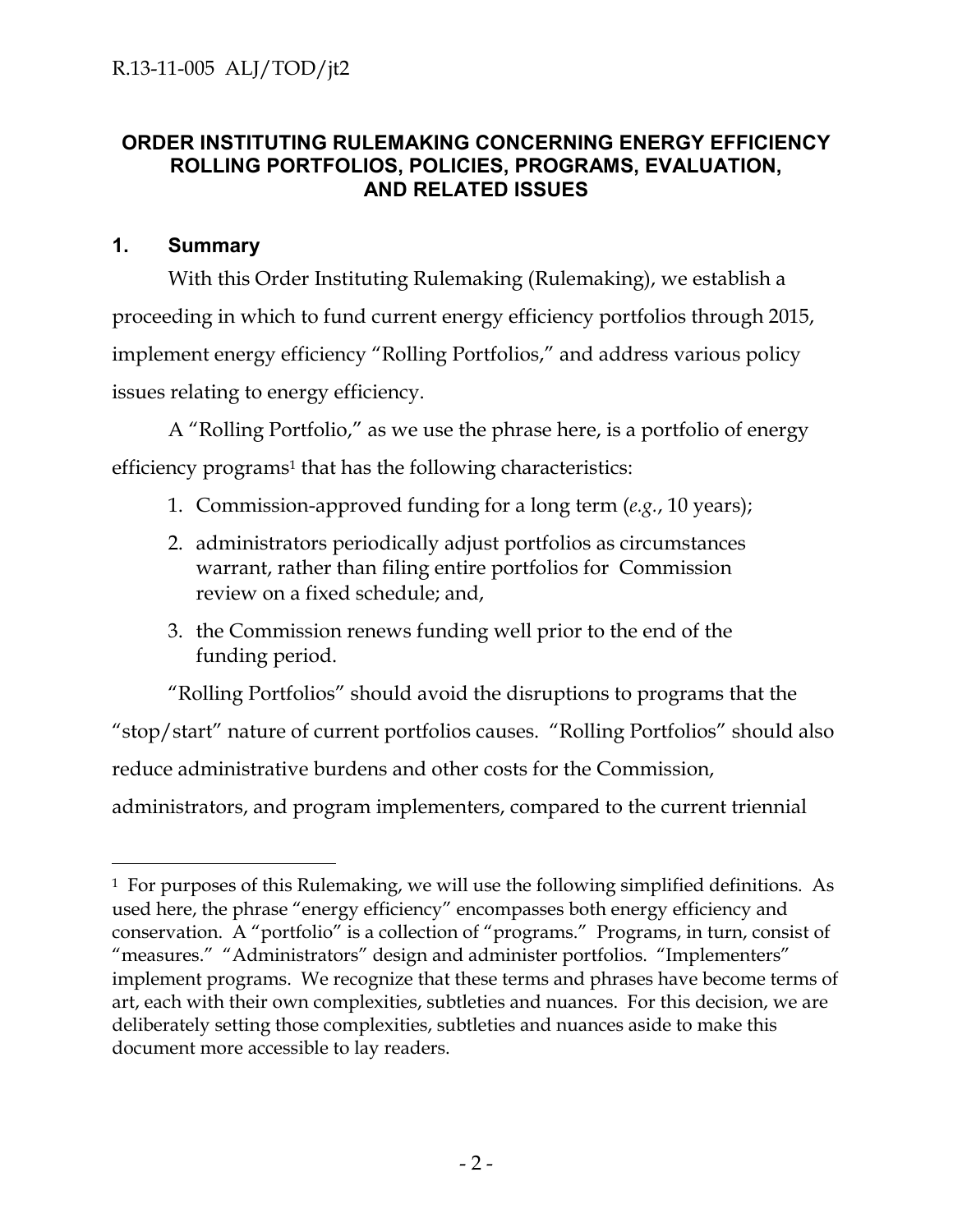review process. Long term authorization and planning will facilitate administrator focus on longer-horizon projects and implementers' investments in long term business plans. "Rolling Portfolios" should also ensure full consideration of energy efficiency in planning and procurement processes.

In this proceeding, we will evaluate the implications of "Rolling Portfolios" for the post-2014 energy efficiency activities of Pacific Gas and Electric, Southern California Edison Company, San Diego Gas & Electric Company, and Southern California Gas Company, (collectively, the IOUs) and for Community Choice Aggregators and Regional Energy Networks.2 Along with our consideration of "Rolling Portfolios," this Rulemaking will initiate the planning cycle for post-2014 energy efficiency program plans and funding levels, and will address related issues.

Since the scope of this Rulemaking includes potentially radical changes in the structure and budget cycles of these programs, the Commission does not find it prudent for administrators to spend time and resources planning for programs that may not fit into a new structure. However, the Commission also recognizes that our review and analysis of all the issues we plan to scope into this Rulemaking will not be complete in time for the 2015 budget cycle. Thus, the Commission will move forward as an initial matter in this proceeding with extending funding through 2015 for administrators' existing portfolios.

 <sup>2</sup> For the purpose of this Rulemaking, energy efficiency programs exclude low-income assistance activities, including the Energy Savings Assistance Program.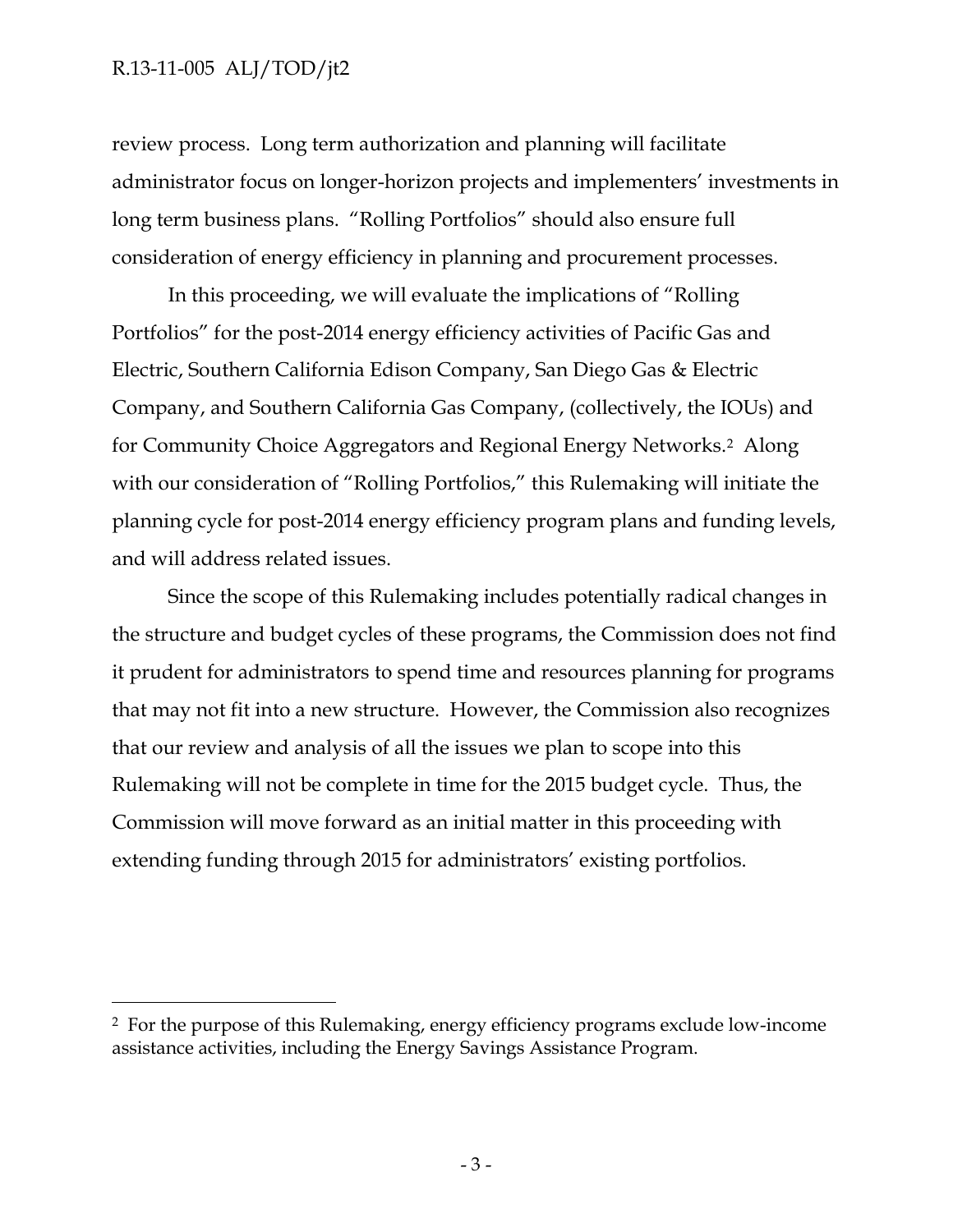#### **2. Background**

Rulemaking (R.) 09-11-014 has been our forum for a broad inquiry into post-2008 energy efficiency policies, programs, evaluation, measurement and verification (EM&V), and related issues. Decision (D.) 12-05-015 in R.09-11-014 provides a comprehensive history of the major decisions issued in our prior Rulemakings related to energy efficiency.

Traditionally, we have approved energy efficiency portfolios on a three-year cycle basis. In addition to the standard triennial review, we previously approved a shorter 'bridge' in between cycles to allow for the regulatory process to be completed. And, in D.09-09-047, the Commission authorized an automatic month-to-month extension of a portfolio and funding so that the market would have some certainty.

Retrofits and deployment of efficiency programs often have long lead times. Consequently our requiring a "hard stop" to funding every three years, even with the prospect of bridge funding and/or a short-term funding extension, does not foster sufficient certainty for market or planning purposes. We have been aware of this for some time, as well as of other aspects of our approach to energy efficiency that warrant revision in light of market and regulatory developments, as we detail in the preliminary scoping memo below.

#### **3. Preliminary Scoping Memo- Scope of the Proceeding**

We plan to address the issues in this proceeding in three phases, since we have limited time to put energy efficiency portfolios in place by the end of 2014.

Phase I will address the issues that need to be resolved to ensure funding is in place for energy efficiency programs through 2015. We intend to issue a decision in Phase I by the end of April 2014.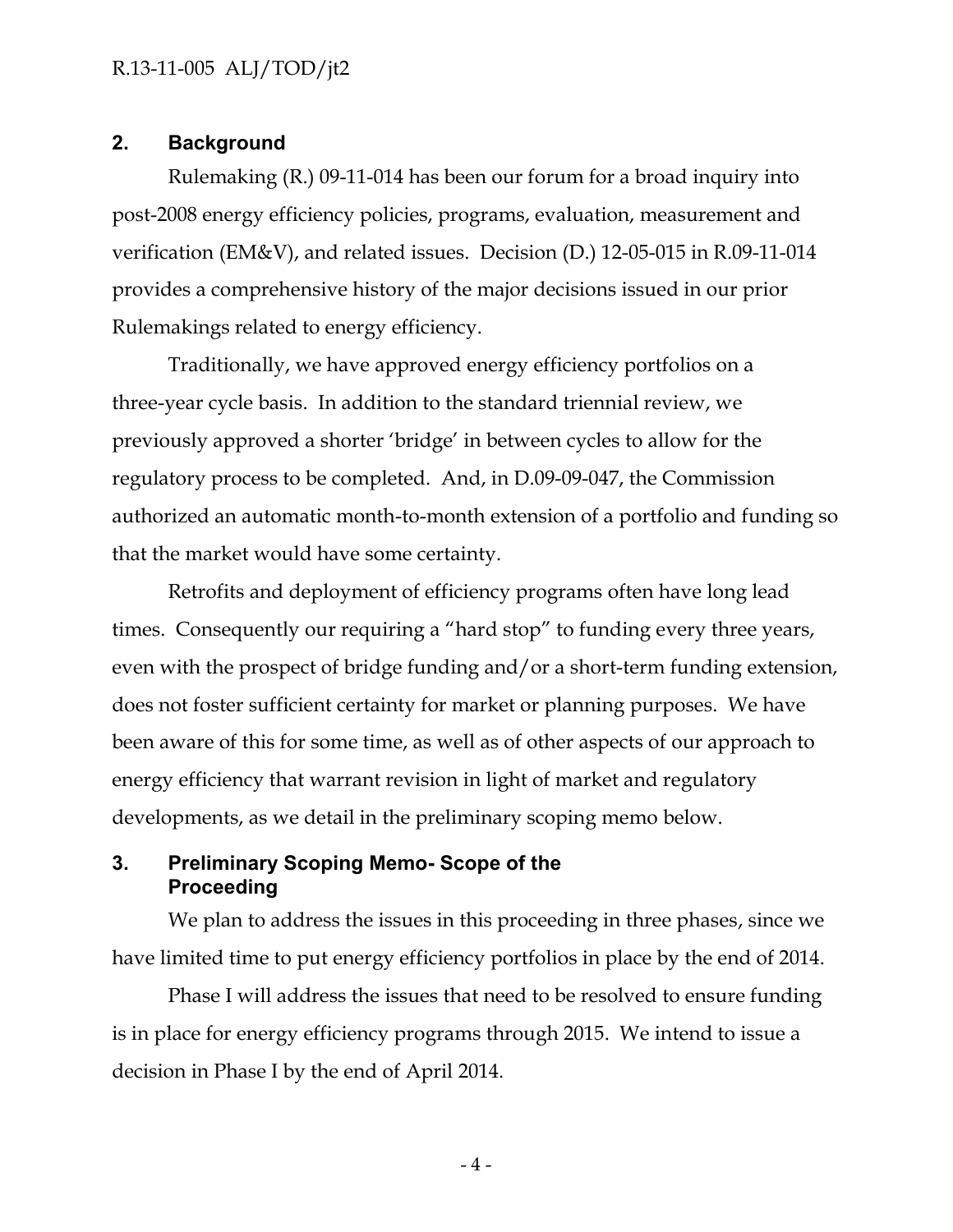Phase II will address how we will put "Rolling Portfolios" in place for 2016 and beyond. Phase II will trail Phase I. We intend to resolve the issues in Phase II by the end of September 2014.

Phase III will address policy issues that are not necessarily tied to the move to "Rolling Portfolios." Phase III will trail Phases I and II. We intend to resolve Phase III by the end of June 2015.

Across all phases of this proceeding, the key objectives for this Rulemaking will be:

- greater funding stability for energy efficiency administrators and implementers;
- reduced transaction costs for program implementation;
- coordination with demand forecast, procurement planning and transmission planning process;
- coordination with the Energy Savings Performance Incentive (ESPI) adopted in D.13-09-023;
- coordination with other existing Demand Side programs (i.e., Demand Response and Distributed Generation);
- addressing any safety concerns and obtaining any safety benefits associated with energy efficiency programs;
- transparent and timely ex ante forecasts of program savings and use of those forecasts to optimize energy efficiency portfolios; and
- regulatory workload refocused onto key issues on an ongoing basis rather than a "soup-to-nuts" portfolio review every three years.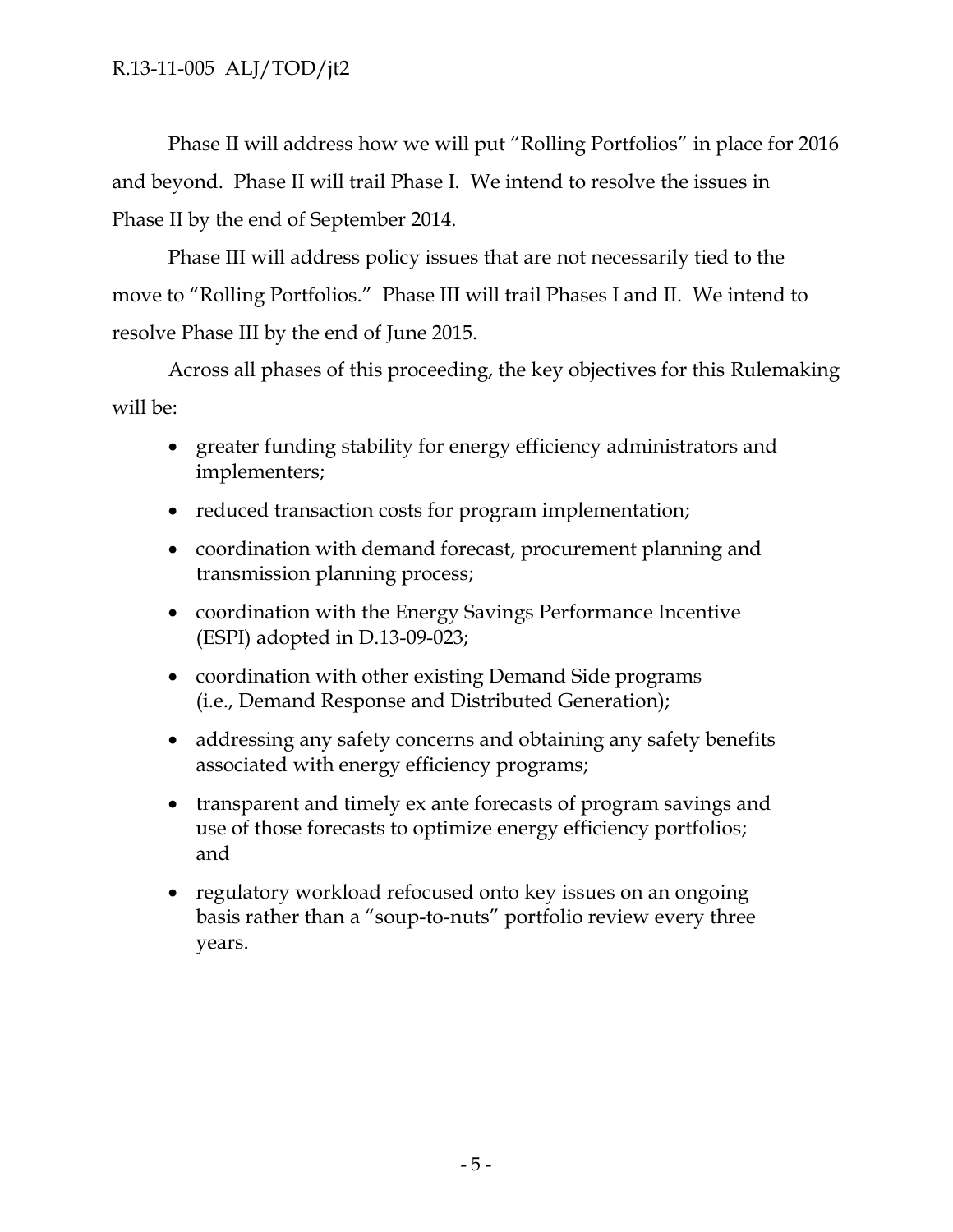## **3.1. Phase I – Fund 2015 Energy Efficiency Programs**

We have approved the bulk of administrators' energy efficiency portfolios through 2013-2014.3 We have yet to see or approve portfolios proposing energy efficiency programs and budgets for 2015 and beyond.

This Rulemaking may radically change the structure and budget cycles of energy efficiency programs. The Commission does not find it prudent for administrators to spend time and resources planning for programs that may not fit into a new structure. The Commission also recognizes that our review and analysis of "Rolling Portfolios" will not be complete in time for the 2015 budget cycle. Thus, in this phase, we consider revisions to the 2015 funding for the slightly modified (as discussed below) versions of current energy efficiency portfolios.

We also address funding for 2015 portfolios in this phase. We plan to instruct administrators to file proposals in this proceeding for continuing funding for slightly modified versions of their current portfolios through 2015. We anticipate that the 2015 portfolios will largely carry forward the programs and budgets of the prior year's portfolios. But we will also consider the following portfolio changes:

<sup>&</sup>lt;sup>3</sup> D.12-11-015 approved a portfolio of energy efficiency programs and budgets to be implemented in 2013 and 2014 by Pacific Gas and Electric Company, San Diego Gas & Electric Company, Southern California Gas Company, and Southern California Edison Company (collectively, the IOUs), as well as two regional energy networks (RENs) (San Francisco Bay Area Regional Energy Network and Southern California Regional Energy Network) and one community choice aggregator (CCA) (Marin Energy Authority (MEA)). However, not all programs face a 2014 sunset. D.13-09-044 separately approved individual pilot financing programs through 2015.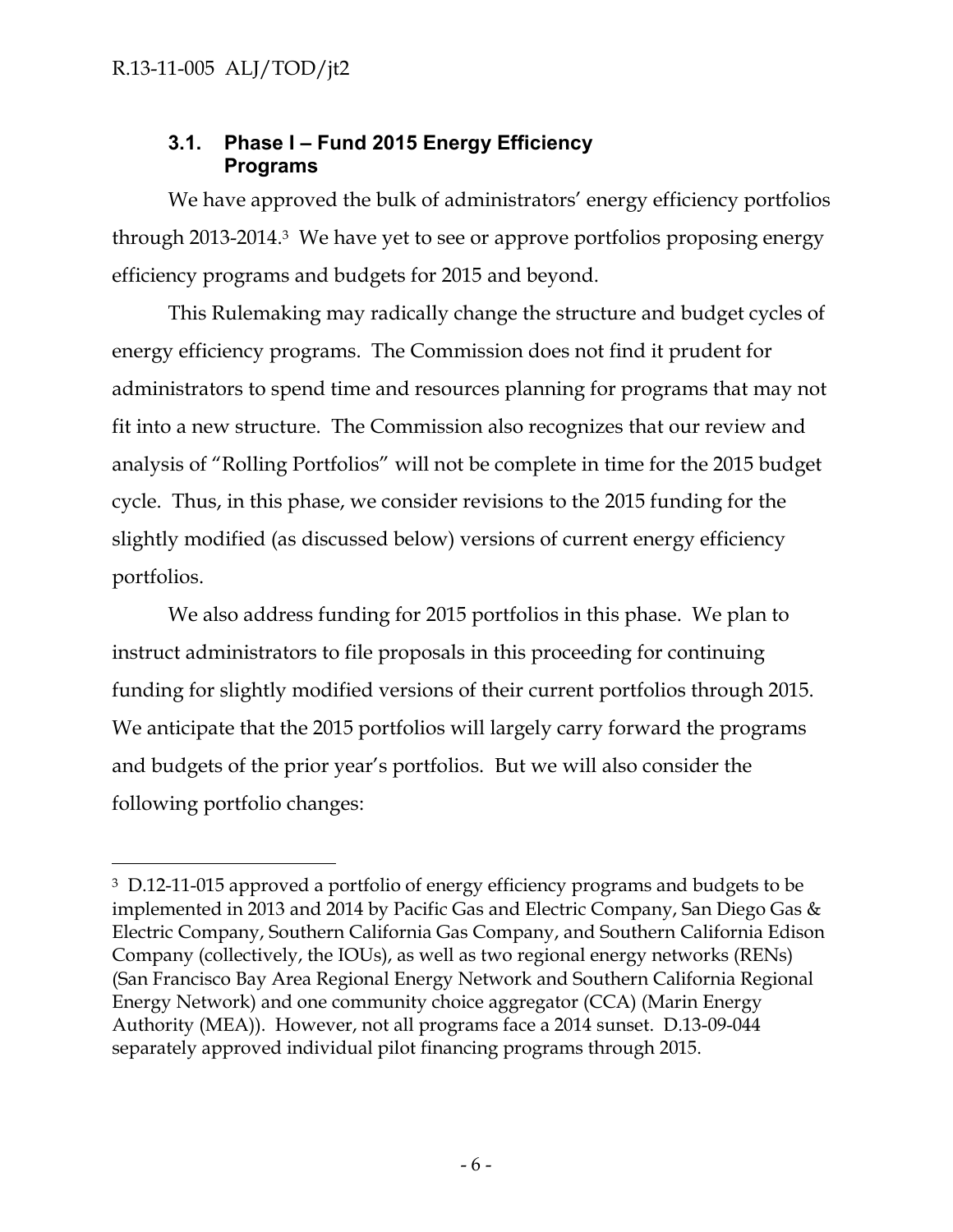- 1. Administrators may need to adjust their portfolios to reflect our adoption of an updated energy efficiency goals and potentials study, and resulting energy efficiency targets. Commission staff has been developing a revised Goals and Potentials Study for use in the California Energy Commission's (CEC's) demand forecast and Integrated Energy Planning Report (IEPR). We will put that study and associated targets out for comment, and then adopt new goals and potentials and targets for use with 2015 portfolios. Many stakeholders have been involved in the IEPR process along with our staff, so we expect to adopt new goals and potentials and targets quickly and with a minimum of controversy.
- 2. In response to the decommissioning of San Onofre Nuclear Generating Station (SONGS) Southern California Edison and San Diego Gas and Electric Company should continue to adjust their energy efficiency portfolios to prioritize energy efficiency programs that will address the loss of SONGS output (e.g., measures targeting transmission constrained areas).4
- 3. Proposition 39 increased state corporate tax revenues and required that half of these revenues for a five-year period be used for energy efficiency and alternative energy projects. The Governor designated all energy-related Proposition 39 funds to schools (\$400.5 million) and community colleges (\$49.5 million) in 2013‑2014 and for the following four years. Administrators may need to adjust their portfolios to reflect this funding.

We plan to address the level of detail required in these administrator

filings, and related procedural issues, in a scoping memorandum for Phase I following the prehearing conference in this matter. The procedural schedule for Phase I will incorporate an opportunity for public comment on the proposals,

 <sup>4</sup> More broadly, in light of concerns various commenters have raised elsewhere about the impact on the transmission grid of changes in California's aggregate load profile, it may be appropriate for *all* energy efficiency administrators to accelerate development of programs targeting particular regions or customer groups as well.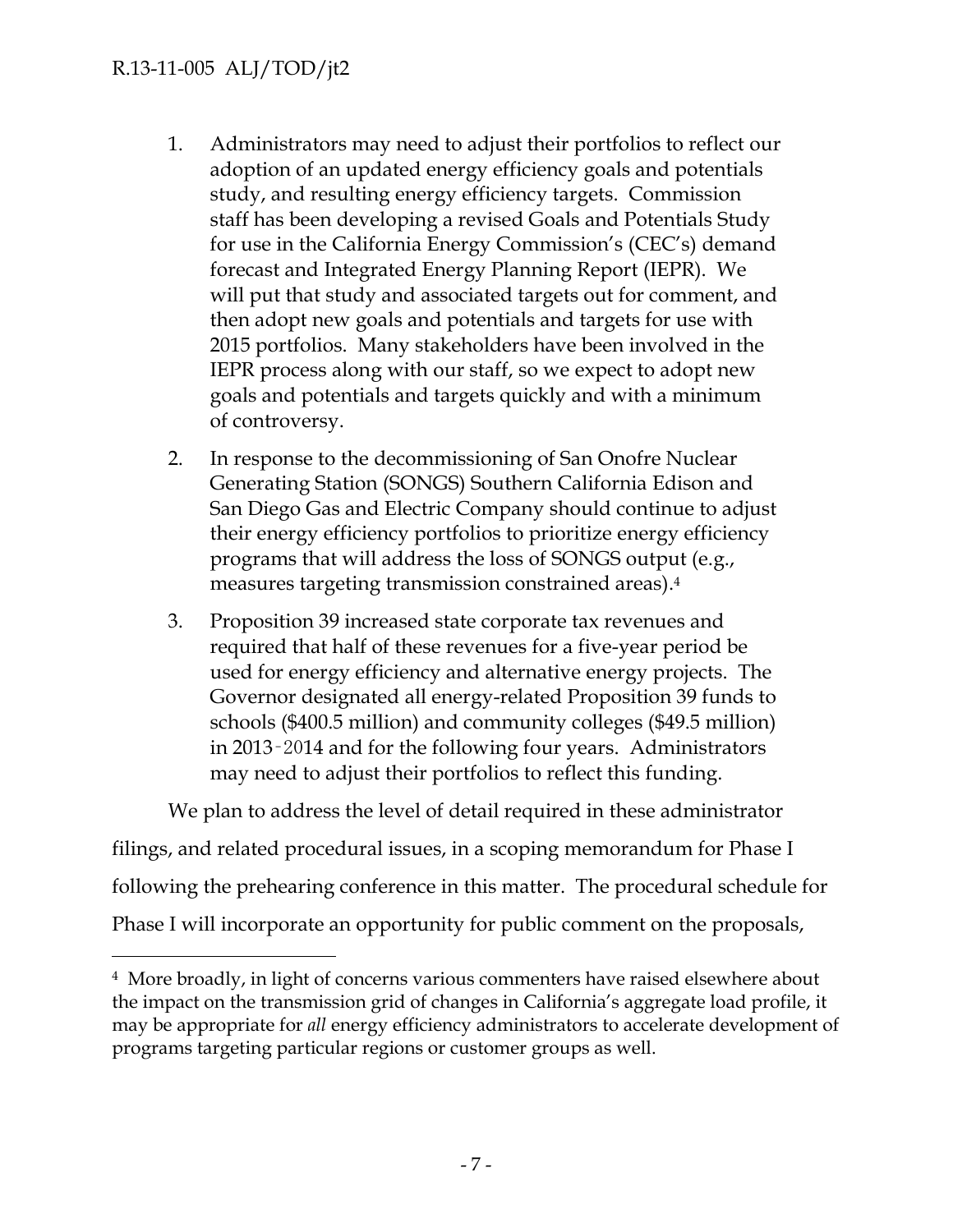and further process as necessary, with a final Commission decision to issue in early 2014.

## **3.2. Phase II – Establish a Process for Implementing "Rolling Portfolios"**

## **3.2.1. Why We Should Adopt "Rolling Portfolios"**

As outlined above, we need to revise the current practice of three-year portfolio cycles. First and foremost, we want to eliminate the market barriers and transaction costs that the short term commitment and stop/start nature of the three-year portfolio cycles create. Increased adoption of energy efficiency measures requires confidence at all levels of the market that funding will be in place long enough for investments in technologies, training, and hardware to pay off. Even a "pin-hole" risk that Commission-mandated funding will evaporate can deter end-users, lenders, and investors from participating in energy efficiency ventures; at minimum such risk increases borrowing and capital costs.

As a practical matter, the Commission's statutorily-mandated<sup>5</sup> commitment to funding energy efficiency programs has inevitably led to renewed funding after the end of each authorized funding period. In moving to "Rolling Portfolios" we simply make explicit what has long been implicit – that the Commission will continue funding energy efficiency programs for the foreseeable future. In so doing, we should lay to rest concerns that the Commission will walk away from funding energy efficiency programs.

In addition to addressing market participant concerns, we want to be sure that energy efficiency programs receive their proper due in resource planning

 <sup>5</sup> California Pub. Util. Code § 495. All statutory references are to the Public Utilities Code unless otherwise noted.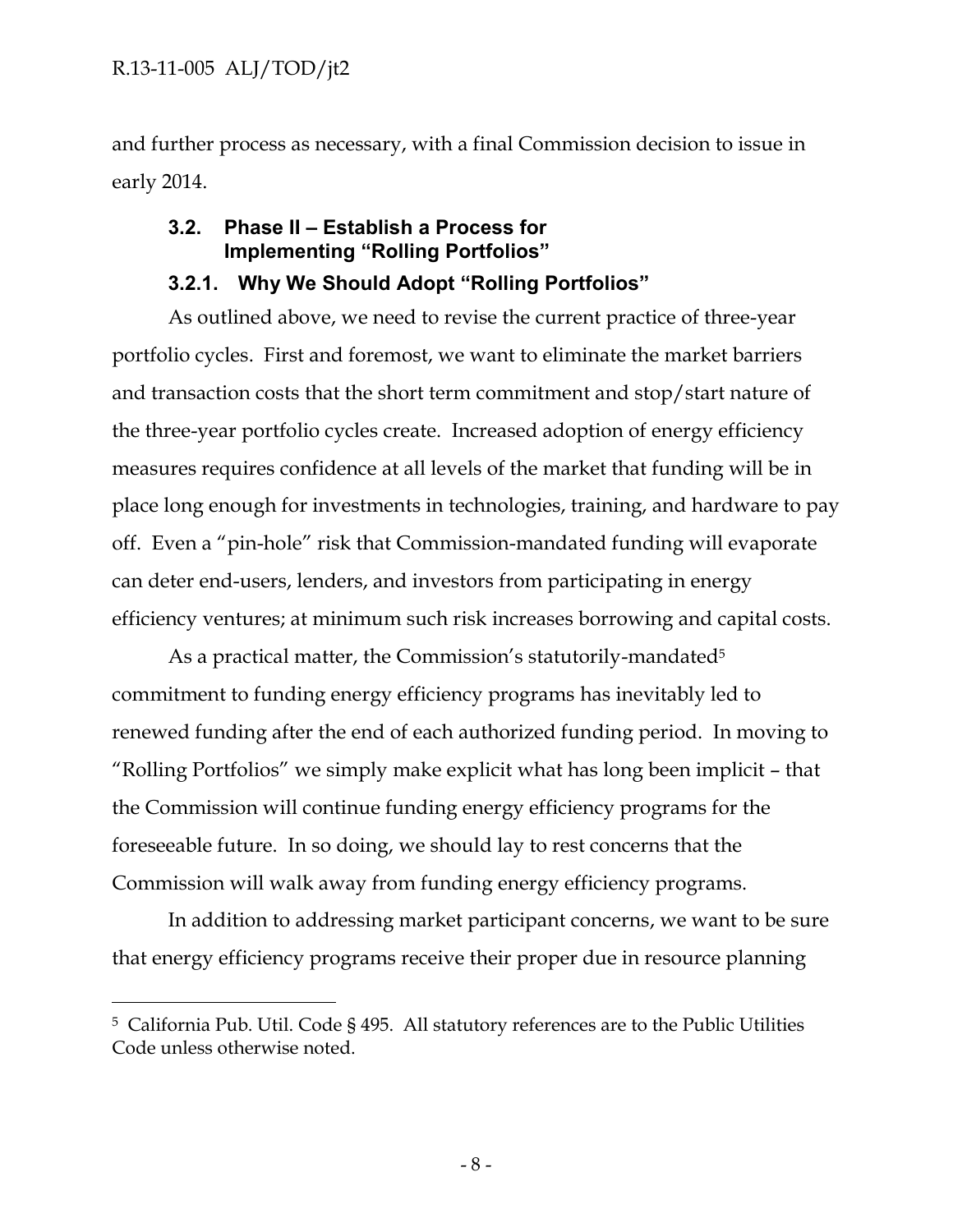processes. Historically, the CEC has not included unfunded energy efficiency (i.e., efficiency resources procured beyond the end of the current two or three year funding cycle) in its base-case demand forecast. Also, the California Independent System Operator Corporation (CAISO) has not fully accounted for energy efficiency in its long-term planning efforts.6 This problem is further compounded as we try to integrate the CAISO or the CEC's forecasts back into our Long-Term Procurement Plans.7 Moving to a longer-term funding horizon will facilitate appropriate CEC and CAISO recognition of energy efficiency.

"Rolling Portfolios" and their associated longer-term funding will require balancing many legitimate but competing objectives. These include balancing the need for regulatory certainty with the need for flexibility to terminate underperforming programs or retire measures as they reach market saturation, balancing the need for market certainty with the need to adjust subsidies to reflect best-available data, and balancing a desire to bring on line new programs based on innovations in the market with the need to ensure that portfolios are cost-effective. We expect to address these concerns as this proceeding unfolds.

 <sup>6</sup> See Memorandum on Energy Efficiency Adjustments for a Managed Forecast: Estimates of Incremental Uncommitted Energy Saving Relative to the California Energy Demand Forecast 2012-2022, issued by CEC in the 2012 IEPR Demand Forecast Proceeding on September 14, 2012.

<sup>7</sup> We have historically had a higher level of confidence in using energy efficiency for resource planning without future funding commitments than have the CEC or the CAISO. See, *e.g.,* D.13-02-015 and D.13-03-029.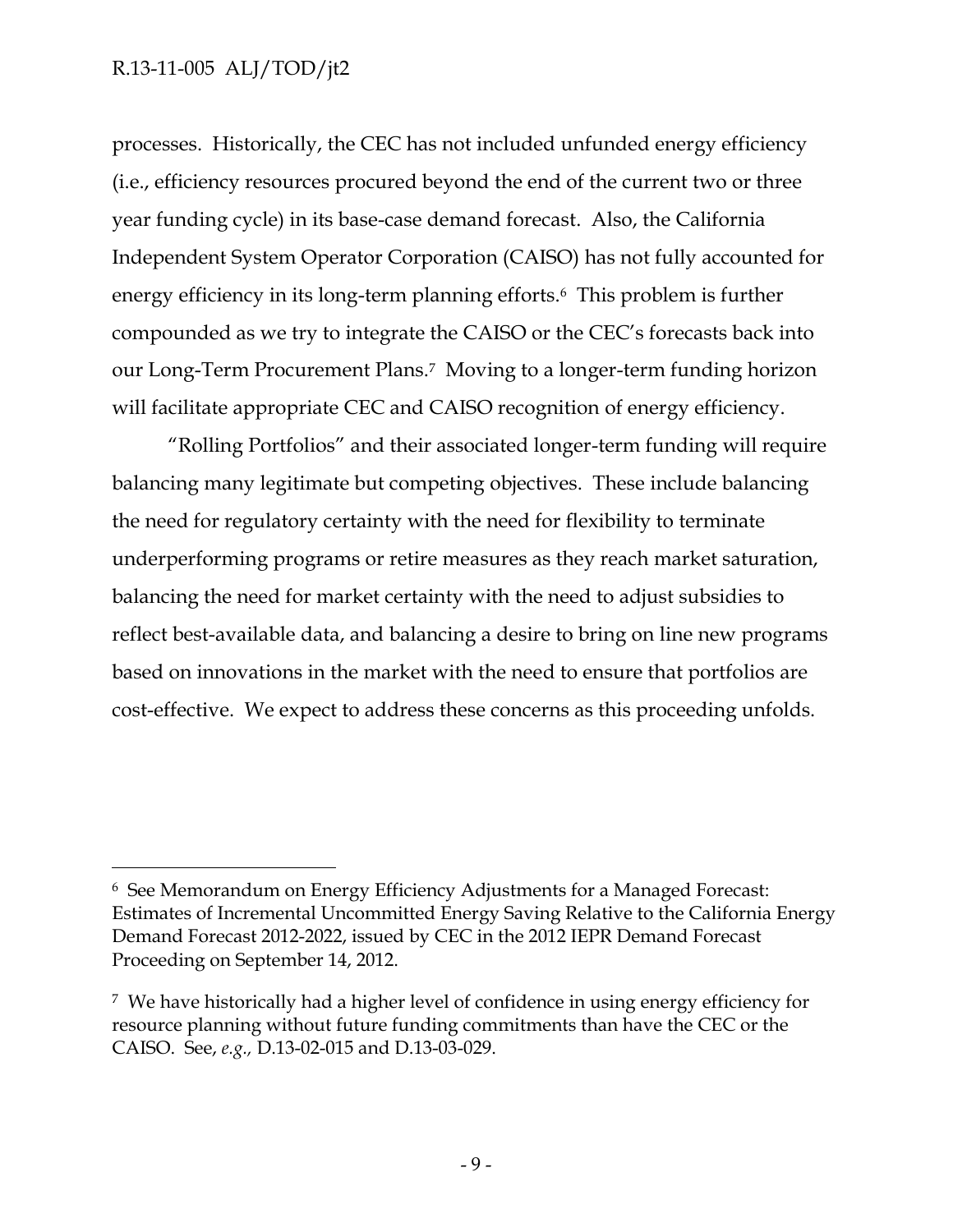## **3.2.2. How We Should Transition to "Rolling Portfolios"**

## **3.2.2.1. Our Overarching Process Goals**

Moving to a "Rolling Portfolio" will require an overhaul of the

Commission's portfolio review process. In revising that process, we seek to

accomplish the following (sometimes competing) goals:

- Simplify the filing and review process for uncontroversial continuing programs with a longstanding track record of success;
- Build in flexibility to encourage innovative programs or measures (e.g., pilot projects), and to respond to major policy initiatives (e.g., new legislation) and/or new market developments;
- Spread regulatory filings (and the associated workload) across a longer time than is currently the case;
- Synchronize timing of portfolio planning and regulatory filings with the timing of other relevant activities such as incorporation of EM&V results into program revisions and updates to the Database for Energy Efficient Resources (DEER) (discussed in more detail in its own subsection below), and the ESPI, and with demand response and distributed generation programs;
- Use informal forums to reduce litigation in proceedings; and,
- Provide time for Commission-directed adjustment of portfolios.

We invite parties to make proposals that will achieve these goals. The Commission encourages parties to collaborate through informal stakeholder forums to submit a joint proposal or party proposals for a "Rolling Portfolio" filing and review process. Commission staff should participate in this dialogue and be prepared to submit a staff proposal for our consideration, if party proposals do not materialize.

We will establish a timeline for Phase II of this proceeding upon completion of Phase I.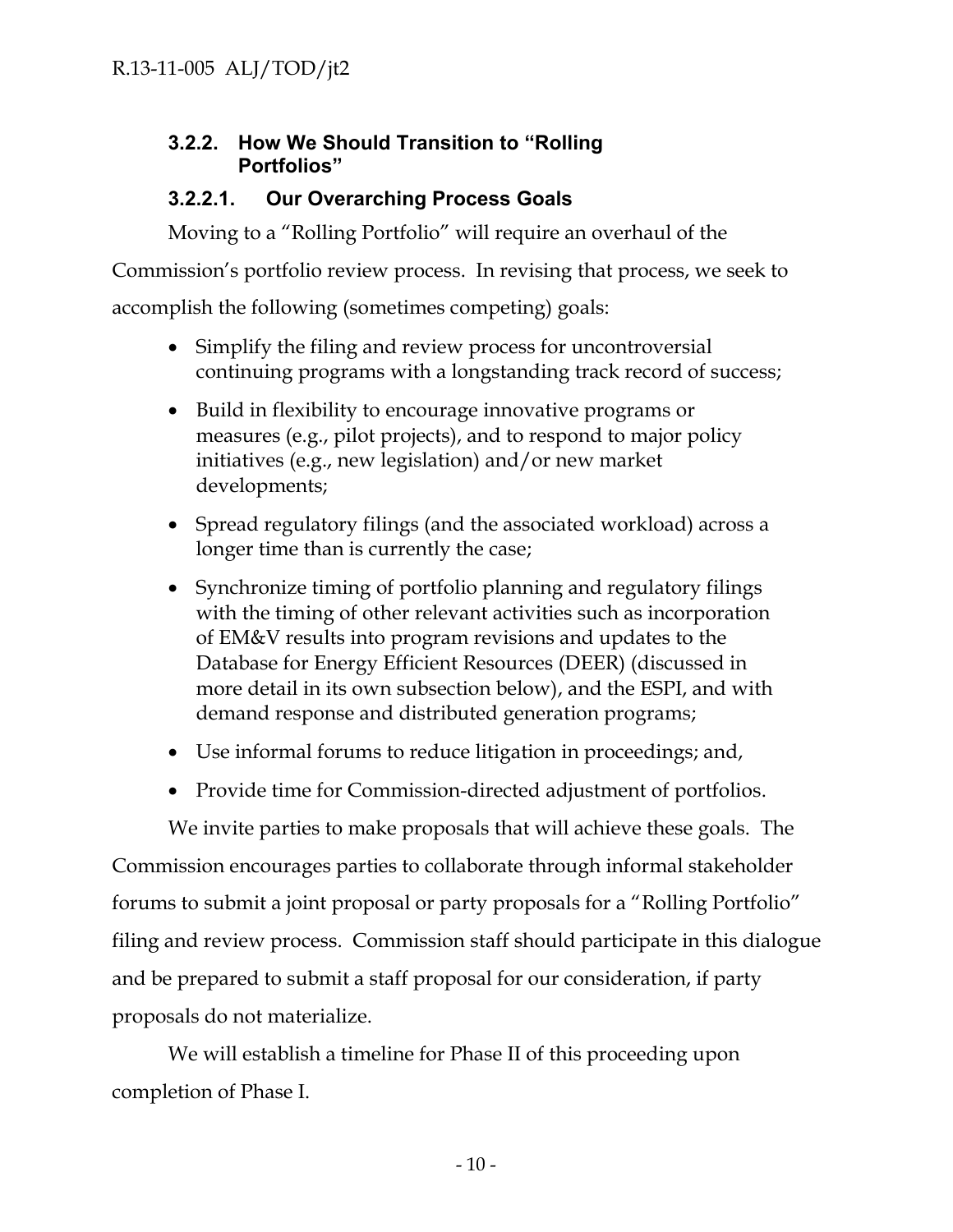## **3.2.2.2. Particular Considerations for the New Review Process**

Perhaps the most critical process issue is how to simplify the portfolio review processes while still ensuring adequate Commission oversight (whether direct or delegated) and Commission discretion to adjust or otherwise redirect funding within a portfolio. We discuss additional particulars below.

## **Updating Goals and Potential Studies, and Targets**

The Commission periodically adopts energy savings targets, based on "goals and potentials studies," pursuant to Public Utilities Code Sections 454.55 and 454.56.8 The targets accomplish a variety of objectives. They provide guidance for administrators' next energy efficiency portfolios. They update forecast savings for energy procurement planning, and dovetail into the CEC's IEPR demand forecasting process. And they set benchmarks for shareholder incentives.

A move to "Rolling Portfolios" will require us to decide when and how often we will revisit goals and potentials, and targets. And it will require us to decide how any revisions to targets will impact administrator portfolios.

### **Streamlining and Standardizing Administrator and Implementer Reporting Requirements and Administrator Budget Categories**

In prior Decisions, we have required administrators to categorize costs in a way that distinguishes between administrative costs, non-incentive/rebate costs, and other costs. In considering the budget requests by administrators for their 2010-2012 and 2013-2014 portfolios, we devoted considerable time to

 <sup>8</sup> *See* D.04-09-060, D.07-10-032, D.08-07-047, D.09-09-047, and D.12-05-015.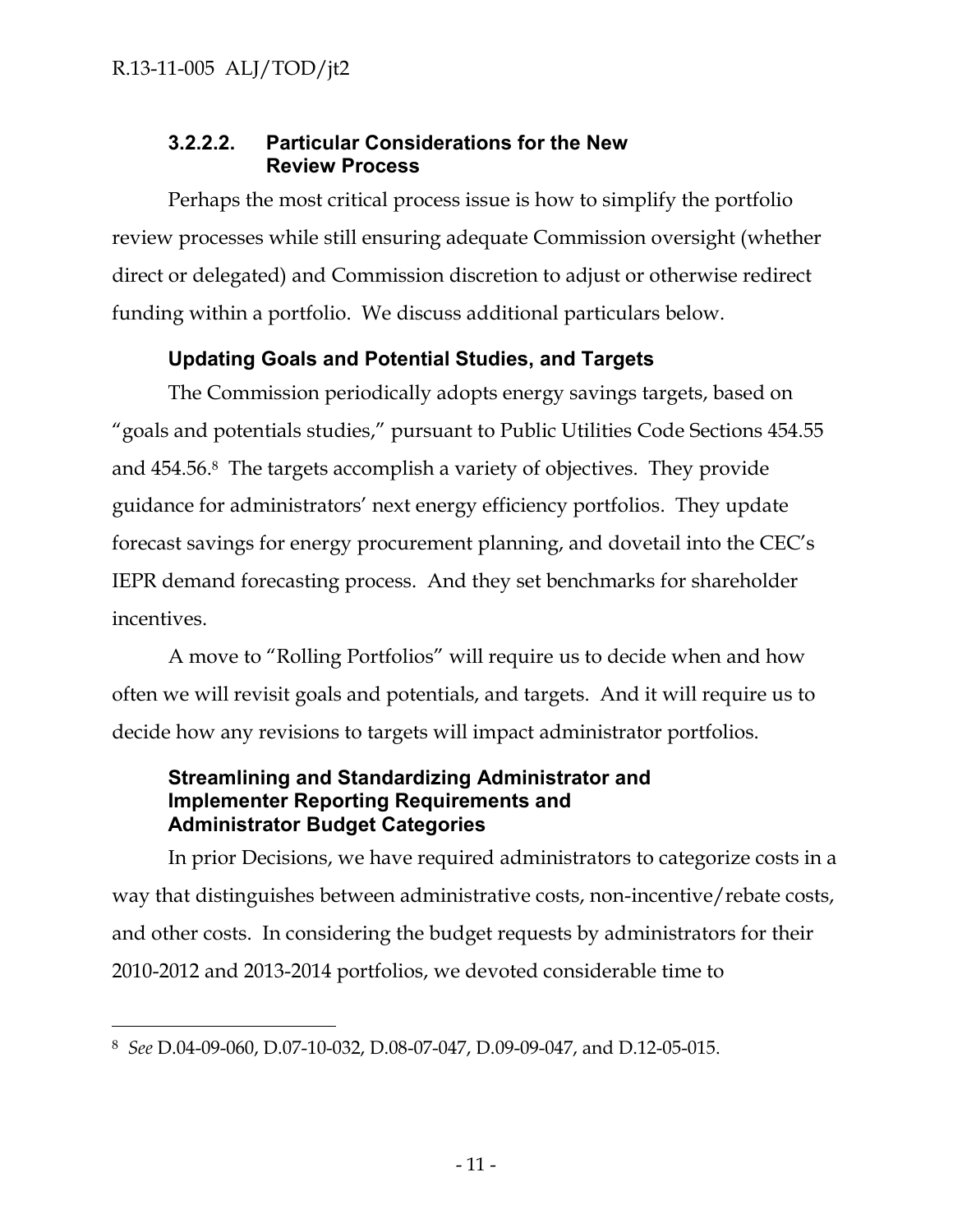understanding the budget requests, and to developing authorized budget levels both at the program and portfolio level. We found that, for several categories, the budget submissions contained insufficient detail and/or justifications to allow appropriate analysis. Relatedly, in reviewing the 2013-2014 portfolio budgets we noted in D.12-11-0159 that despite a 10% cap on administrative costs and a 6% cap on marketing and outreach expenses, the proportion of other nonincentive costs referred to as "Direct Implementation Non-Incentive" (or DINI) costs (the category called "Implementation – Customer Services" in the 2013-2014 budget templates) as a percent of the total budgets has been rising steadily. We called for better delineation of the types of costs that are covered in the DINI category, so that we could better understand what kinds of costs are increasing and for what reasons.10 At issue then and now is whether administrative and ME&O costs in excess of capped levels are finding their way into the DINI category, and/or whether current DINI target levels are appropriate in light of trends in other states, and changing portfolio compositions.

We want to ensure that administrators take a uniform, transparent approach to budgeting for their energy efficiency portfolios. Accordingly, we will seek here to develop definitions for high level cost categories, and will review and modify the currently authorized "Allowable Costs" categories for energy efficiency activities. We also intend to devote more attention to better

 <sup>9</sup> Costs must reflect the caps and targets defined in D.09-09-047 and clarified in D.12-11-015. See Energy Efficiency Policy Manual v. 5 (July 2013) at 9-10.

<sup>10</sup> D.12-11-015 at 98.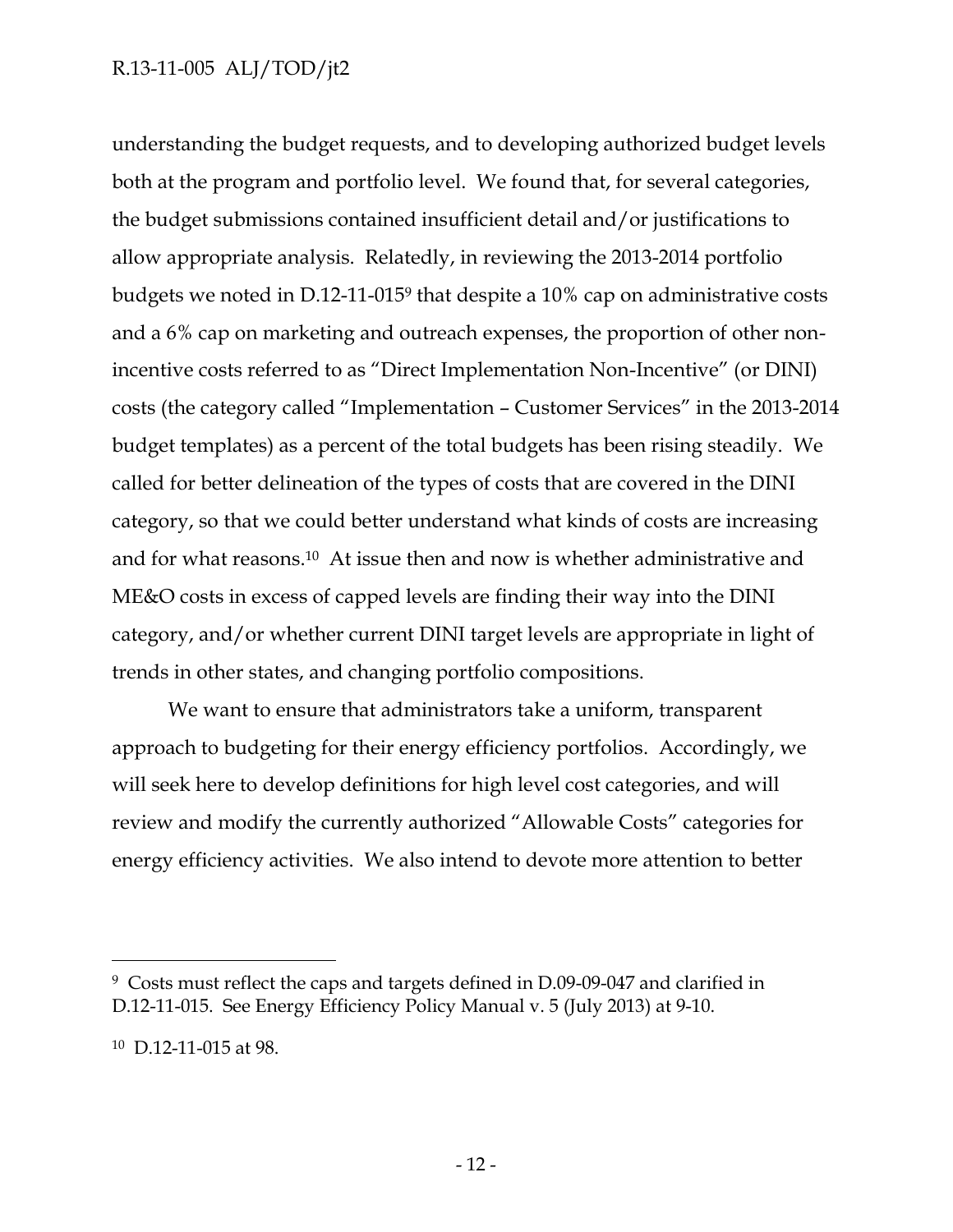defining the budget justification requirements so as to aid development and review of administrator submissions.

#### **Ex Ante Estimate Integration with "Rolling Portfolios"**

To guide portfolio development, administrators and the Commission develop estimates of the savings they and we expect energy efficiency measures will provide. These are the so-called "ex ante" estimates; "ex ante" because they precede actual implementation of the measures for which the savings are estimated. Administrators use these ex ante estimates to allocate funding within their portfolios.

Savings estimates appear in three primary places: (1) DEER; (2) non-DEER workpapers (including (a) initial workpapers filed with portfolio applications and (b) additional "mid-cycle' workpapers filed during portfolio implementation); and (3) custom projects.

DEER contains information on selected common energy efficient technologies and measures. DEER provides a common set of standard estimates of the savings potential for these technologies in both residential and nonresidential applications. All program implementers and administrators use it. The database contains information such as cost and benefit data on typical measures – i.e., measures commonly installed in the marketplace.

Non-DEER workpapers include savings estimates from administrators and implementers for specific measures or technologies not captured in DEER. Potential energy savings estimates are calculated based on best available information and extrapolation from DEER values or methods, as appropriate. Administrators submit workpapers to the Commission staff for review on specific non-DEER measures and technologies. The Commission staff reviews a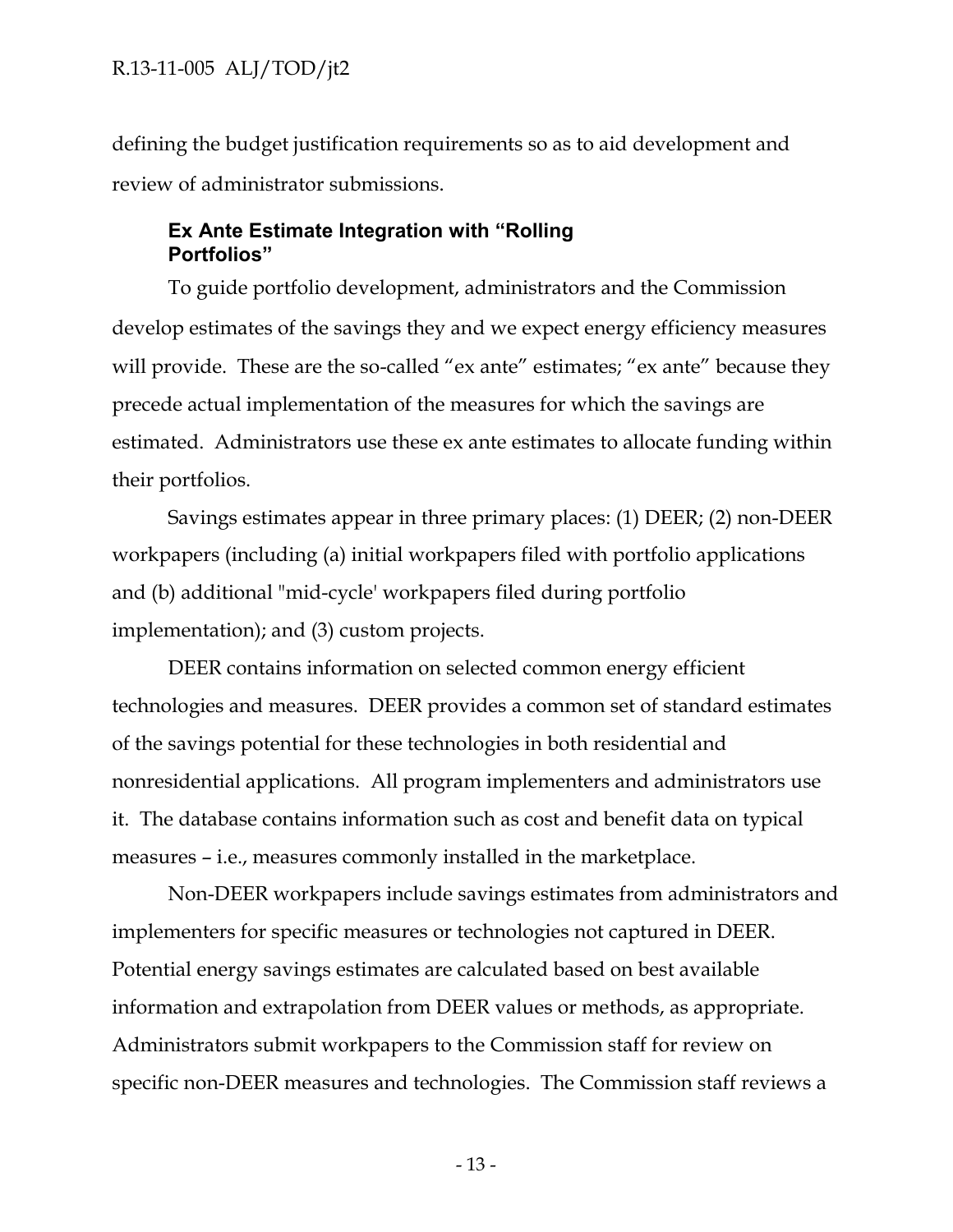sub-selection of the submissions and releases dispositions with values accepted and revised as needed.

Ex ante estimates for custom projects are, as the word "custom" implies, customized estimates for individual projects. Administrators develop custom estimates, subject to Commission staff review, on a project-by-project basis during portfolio implementation.

With the transition to "Rolling Portfolios" we will need to revisit how we update ex ante estimates. The frequency and scope of updates to DEER in particular will require careful consideration, since even seemingly small changes can have ripple effects that require changes to a broad swath of programs. A small change to an assumption or method in DEER may result in changes to energy savings and other cost-effectiveness parameters for large classes of technologies.11 Updates require administrators and implementers, to evaluate the impacts of the updates on their program activities, which may in turn lead them to change their program offerings. Customers, and businesses servicing customers, then need to re-evaluate their plans to account for changes to portfolio offerings.

Changes must be announced well in advance and trends must be anticipated in program planning, and the administrators' data systems must be designed to automatically update when there are changes to DEER values to allow orderly transition in measure offerings. Timing of updates also needs to be

 <sup>11</sup> For example, weather file updates change savings estimates for weather-sensitive energy efficiency measures such as chillers. Weather files used by building simulation models are incorporated as a part of DEER and have an impact on building heating and cooling energy use.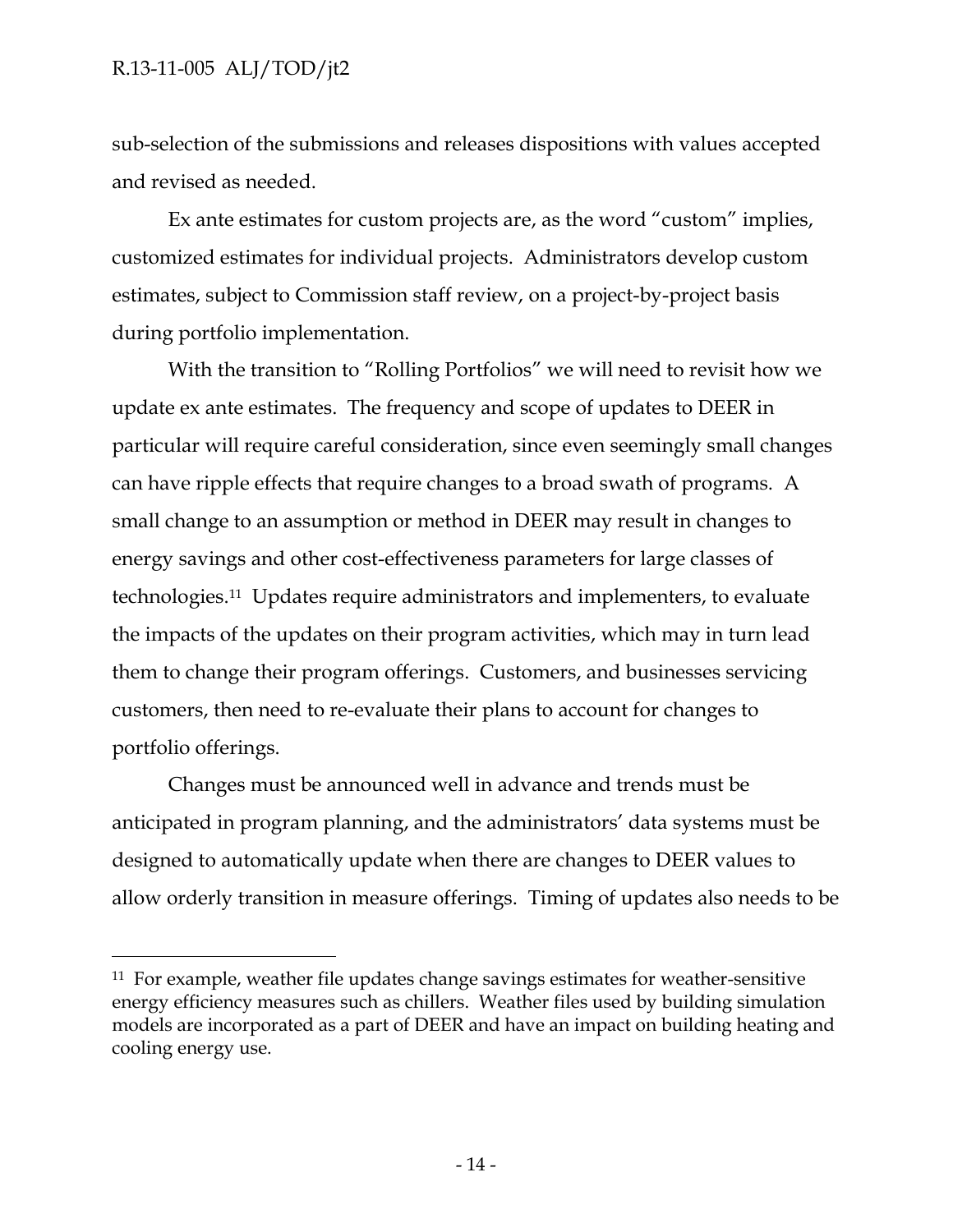coordinated with our after-the-fact review of programs to incorporate the best data available when we update DEER.

We will also consider how to optimize our ongoing efforts to make DEER updates and ex ante approval of non-DEER workpapers and custom projects more transparent. An open issue going forward, and something to consider in any process proposal that parties put forward, is how to balance speed, cost, and transparency12 in update processes.

#### **Ex Post EM&V Integration with "Rolling Portfolios"**

Moving to "Rolling Portfolios" means the Commission's EM&V framework will need to be updated. Presently, evaluation is conducted on a portfolio basis. While this has the benefit of measuring the full impact of a program, it does not facilitate using EM&V information on a more incremental basis or using it during a portfolio cycle to inform program improvements. In considering updates to the framework, our guiding principle will be to have EM&V inform portfolio adjustments on a timely and transparent basis. We will consider shifting evaluation to a more frequent process, with a routinely updated evaluation plan to prioritize efforts based on the quality of available data, impact of the measure, and other factors as appropriate.

 <sup>12</sup> This is essentially a variant of the classic project management triangle (http://en.wikipedia.org/wiki/Project\_management\_triangle), more colloquially parsed as "fast, good, cheap -- pick two."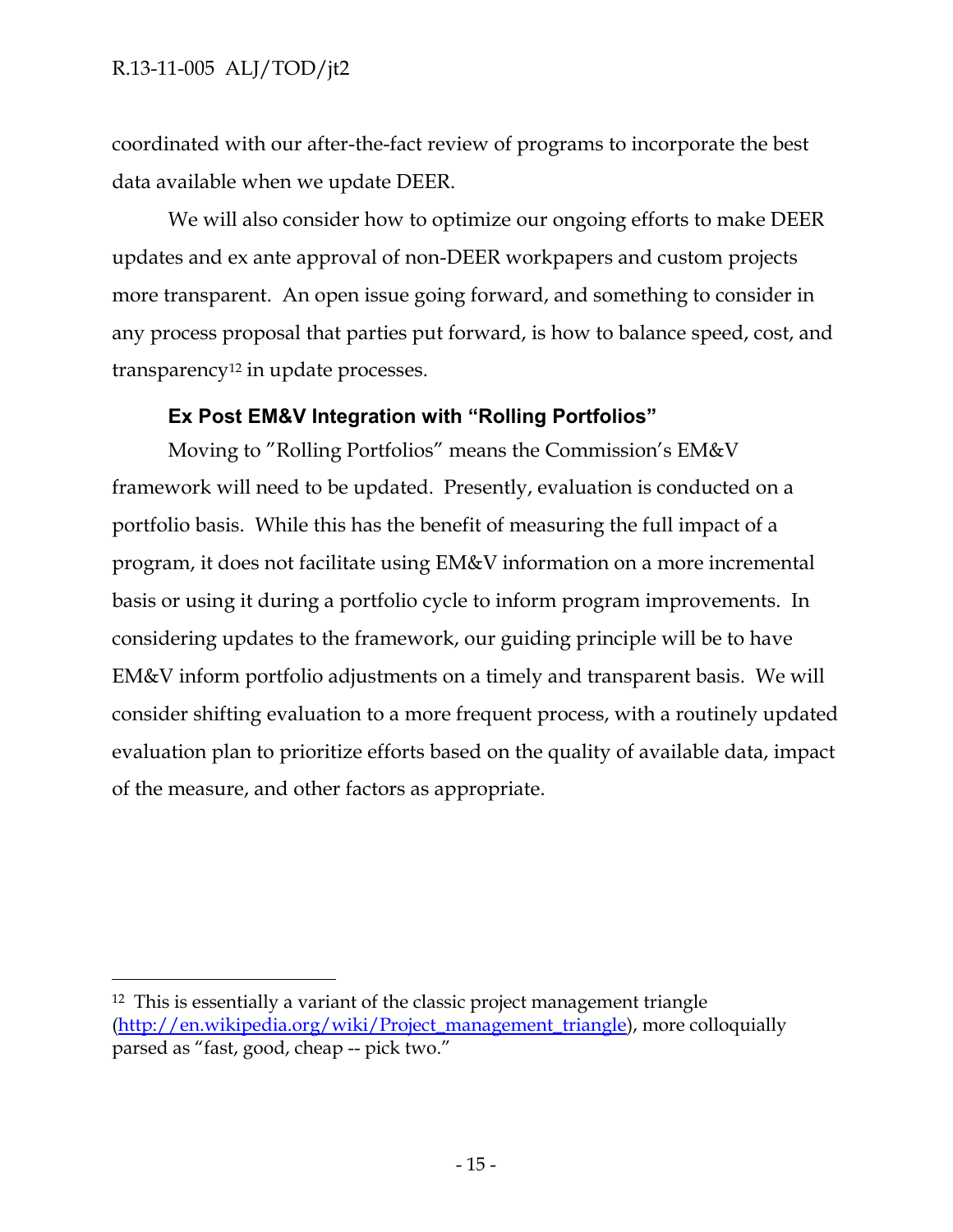## **Revisions to the ESPI Mechanism to Reflect "Rolling Portfolios"**

In R.12-01-005 we implemented reforms to the incentive mechanism for investor-owned utilities (IOUs) that administer energy efficiency programs. We adopted a mechanism for the 2013-14 program cycle and beyond in D.13-09-023.

The ESPI may require adjustments to reflect changes to 2015 portfolios, and to transition to "Rolling Portfolios" generally. We will consider such adjustments in this proceeding. We intend to otherwise leave the ESPI undisturbed.

## **Adapting CCA and REN Policies to Reflect "Rolling Portfolios"**

We will consider how to update our rules with respect to CCAs and RENs, as appropriate, to reflect adoption of "Rolling Portfolios." More broadly, we will continue examining issues related to implementation and administration of energy efficiency programs by CCAs, and we will consider alignment of CCA, REN, and IOU program administration of programs under § 381.1(a)-(d).

## **Identifying and Addressing Any Safety Issues**

We will explore whether there are any safety issues, including safety benefits as well as risks, associated with energy efficiency. If we identify any safety issues, we will explore how to mitigate risks and maximize benefits.

**3.3. Phase III – Address Policy Issues Not Necessarily Tied to the Transition to "Rolling Portfolios"**

## **3.3.1. Long Term Energy Efficiency Strategic Plan (Strategic Plan) Revisions**

On September 18, 2008, the Commission adopted California's first Long Term Energy Efficiency Strategic Plan, presenting a single roadmap to achieve maximum energy savings across all major groups and sectors in California. This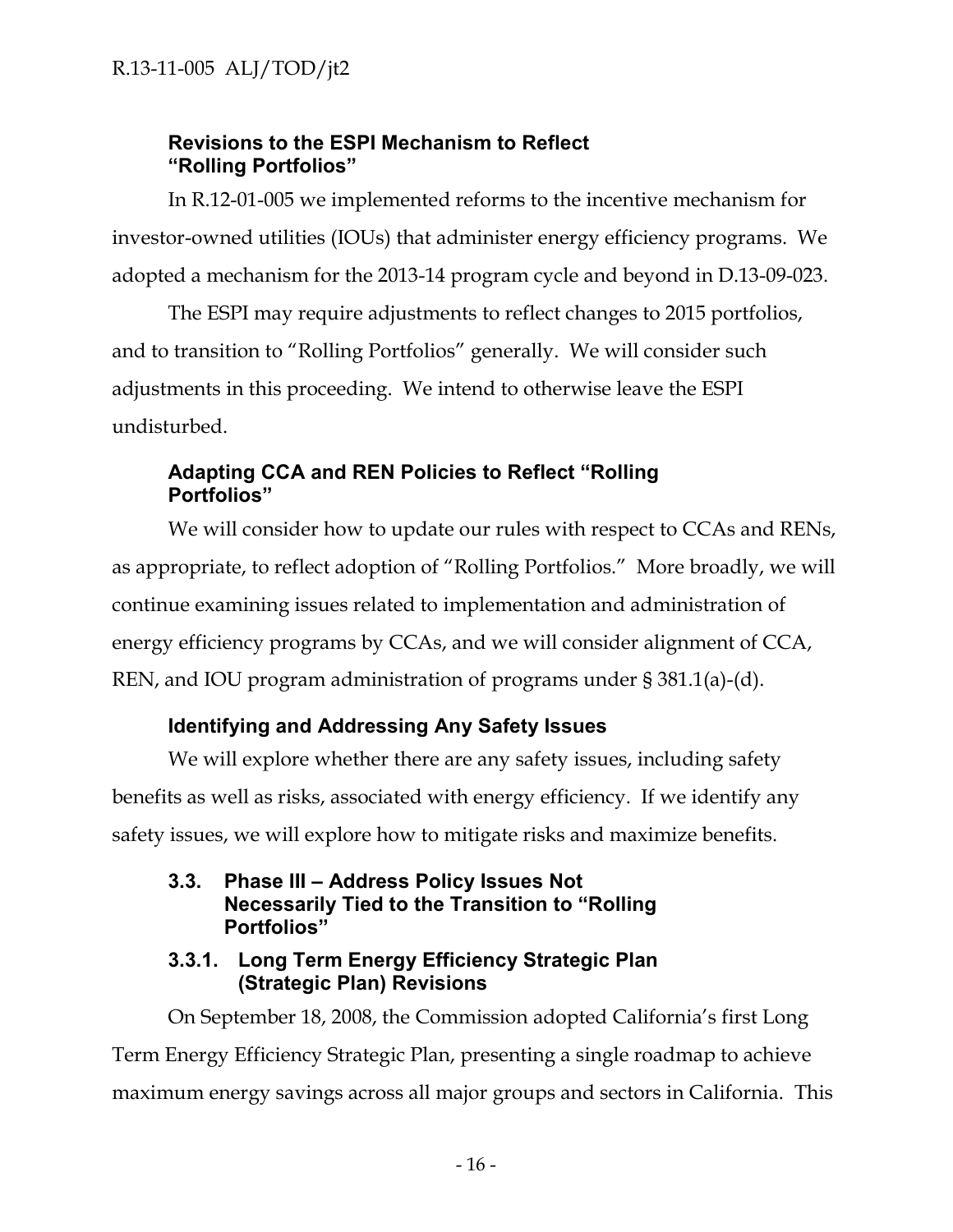comprehensive plan for 2009 to 2020 was the state's first roadmap and integrated framework of goals and strategies for saving energy, covering government, utility, and private sector actions.

Time has marched on, and we recognize a need to refine our strategic guidance in light of new and ongoing statewide policy initiatives. In particular, the Strategic Plan should incorporate relevant strategic direction from the CEC Assembly Bill (AB) 758 Action Plan for energy efficiency retrofits of existing buildings and the California Air Resources Board's (CARB) AB 32 Scoping Plan Update. Both the CEC and CARB seek to obtain high levels of energy efficiency, and they expect to do so using a combination of utility ratepayer-funded programs and other complementary strategies.

The original Strategic Plan took months of work to develop. It drew staffing from throughout the CEC, CARB, and Commission, as well as the IOUs and other market actors. We recognize that this now five-year-old document may be due for updates. We anticipate that updating the Strategic Plan will be a much smaller time commitment than the initial effort since the basic structure and material is still the same and any update will build off of the current plan. Furthermore, to minimize the workload on staff and stakeholders, we will explore sharing resources across agencies and taking advantage of existing collaborative efforts among stakeholders. The schedule and scope of Strategic Plan revisions will depend on priorities relative to other issues in this proceeding.

In any update of the Strategic Plan, in addition to coordinating across agencies, we may re-evaluate how to maximize adoption of all cost-effective energy efficiency measures. We would also expect to align the Strategic Plan with the introduction of "Rolling Portfolios."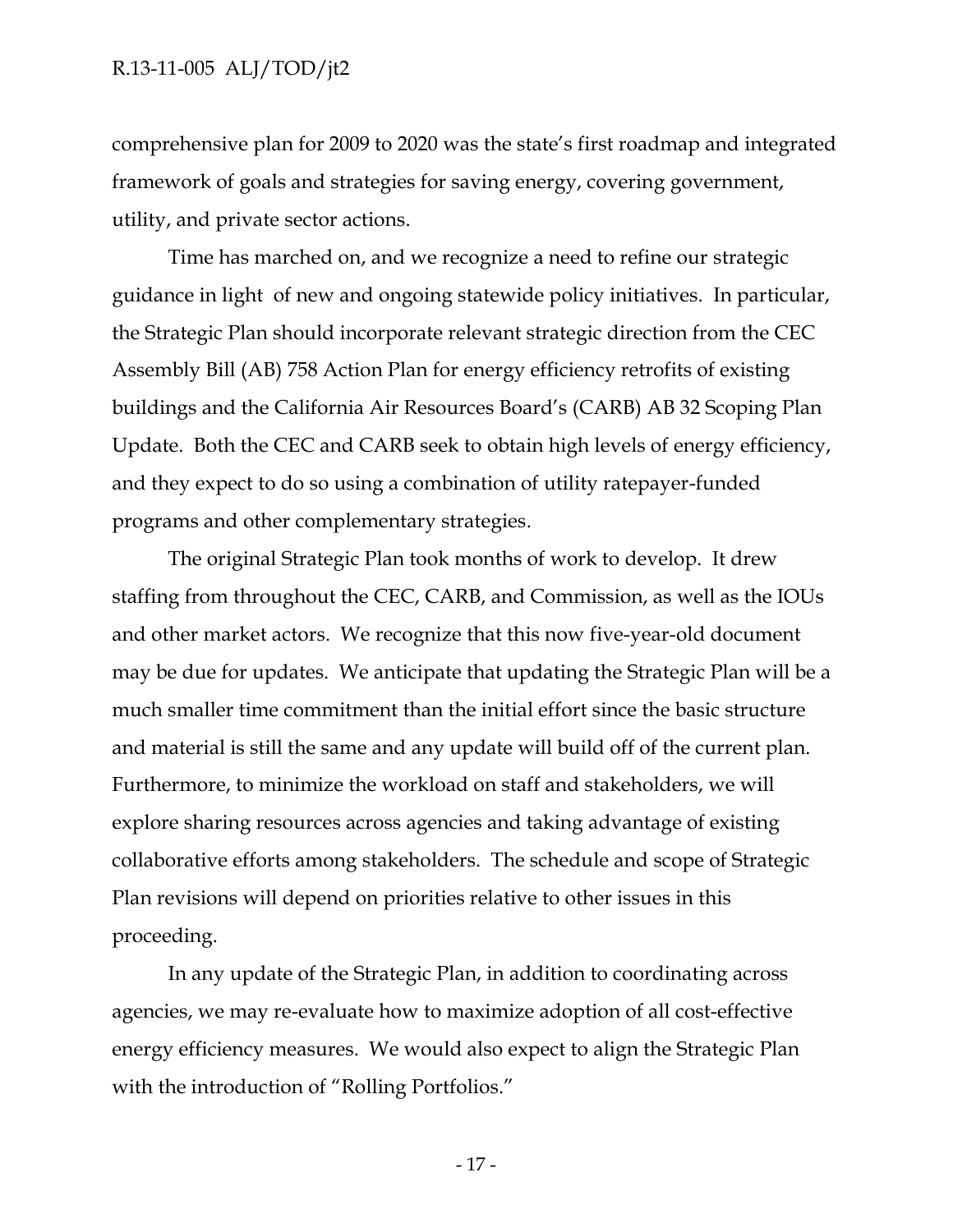## **3.3.2. Protecting Program Integrity**

Ensuring that ratepayer dollars are well spent is a core regulatory function for this agency. Ensuring that energy efficiency programs are cost-effective is a statutory mandate.13 Our ongoing EM&V efforts reflect our fulfillment of our ratepayer protection role. EM&V weeds out free riders, identifies overstatements of savings for custom projects, and generally verifies savings for resource (as opposed to non-resource) programs. EM&V provides important consumer protection, and should be recognized for doing so.

There are, however, structural limits to how much we can accomplish through EM&V alone. For instance, our EM&V work does not encompass non-resource programs, (e.g., job training), as there is no ready way to quantify savings from these programs. Another structural challenge is that EM&V for custom projects depends on data inputs from customers, implementers, and utilities, all of which have strong incentives to overstate savings and to remain quiet about underperforming projects or programs. In addition, we have been informally approached by would-be whistle-blowers raising concerns, but have yet to encounter anyone willing to speak on the record.

Given the roughly \$1 billion of ratepayer money spent annually on energy efficiency programs, this Rulemaking provides the forum to discuss alleged waste, fraud and general issues relating to the cost effectiveness of portfolios/programs/measures. Some of these issues may already have a home in, e.g., an EM&V discussion, but we want to frame the discussion as broadly as possible to ensure that we address all related concerns.

 <sup>13</sup> Section 381(b).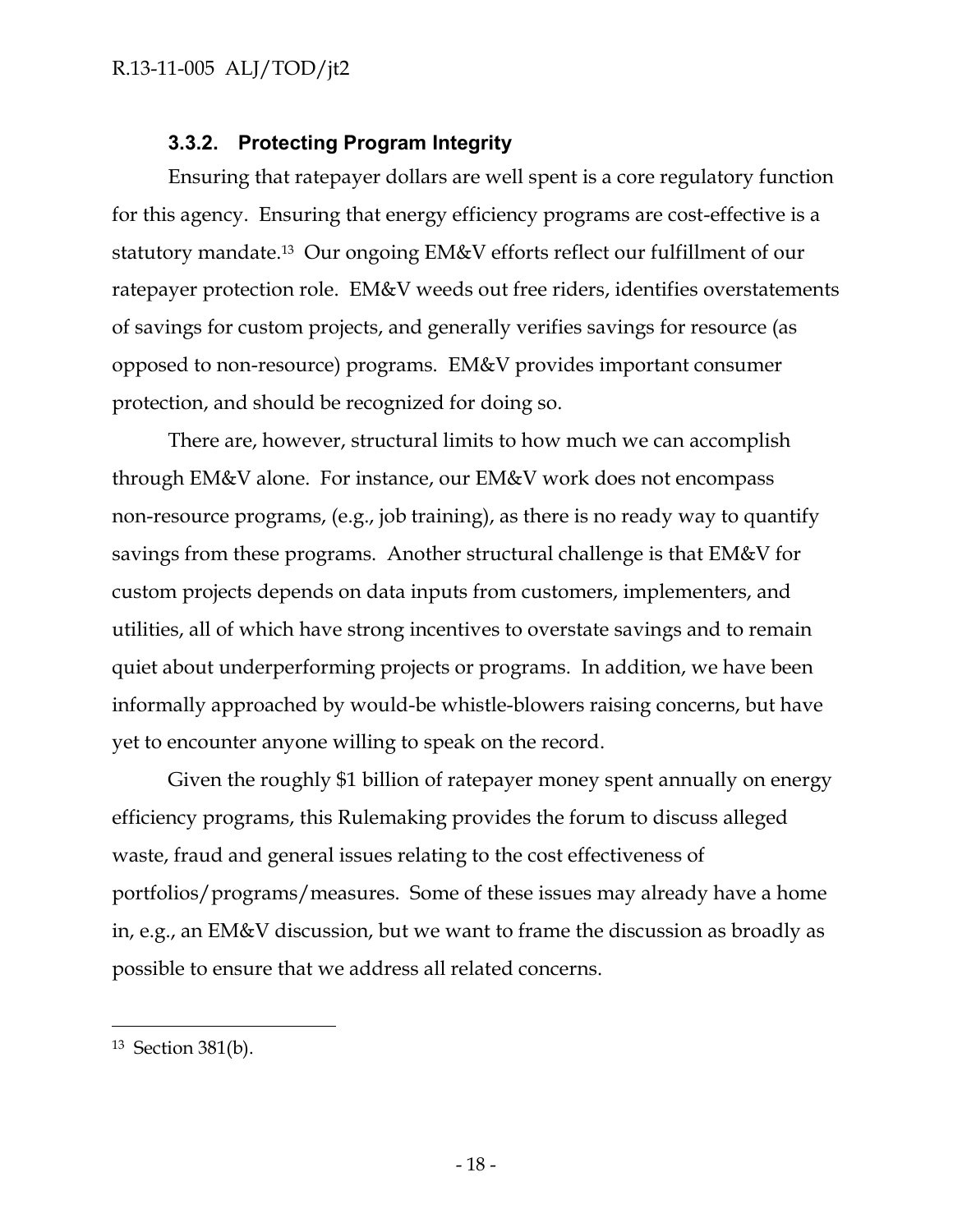## **3.3.3. Responses to Evolving Market and Regulatory Conditions**

### **3.3.3.1. Increased Targeting of Energy Efficiency Programs**

Recent experience suggests that we can get more "bang for the buck" by targeting energy efficiency programs to particular geographic areas, or to particular types of customers. For instance, we have observed highly variable results from whole house retrofits depending on climate zone, and also depending on a home's vintage. Programs can also be targeted at customers in transmission-or generation-constrained locations to maximize their value. We will provide the energy efficiency community (and in particular the administrators) additional policy and cost-effectiveness calculation guidance to address these important program design issues, as well as to consider whether or what customer equity issues might arise from more granular targeting of programs.

### **3.3.3.2. Adapting Portfolios to Changing Markets, and Transforming Markets Through Portfolio Changes**

The cost-effectiveness ratio of energy efficiency portfolios has declined in the past decade. There may be various reasons for this. Ever-more stringent codes and standards come into effect annually. They replace voluntary energy efficiency efforts (that ratepayers subsidize) with mandated activities (that ratepayers need no longer subsidize). Also, portfolios have grown larger, extending to encompass programs with lower – but still positive – marginal savings. We will continue to explore how to maximize ratepayer return in light of this evolving landscape.

Relatedly, we will continue to look into market transformation initiatives. As we explained in D.09-09-047 at 354: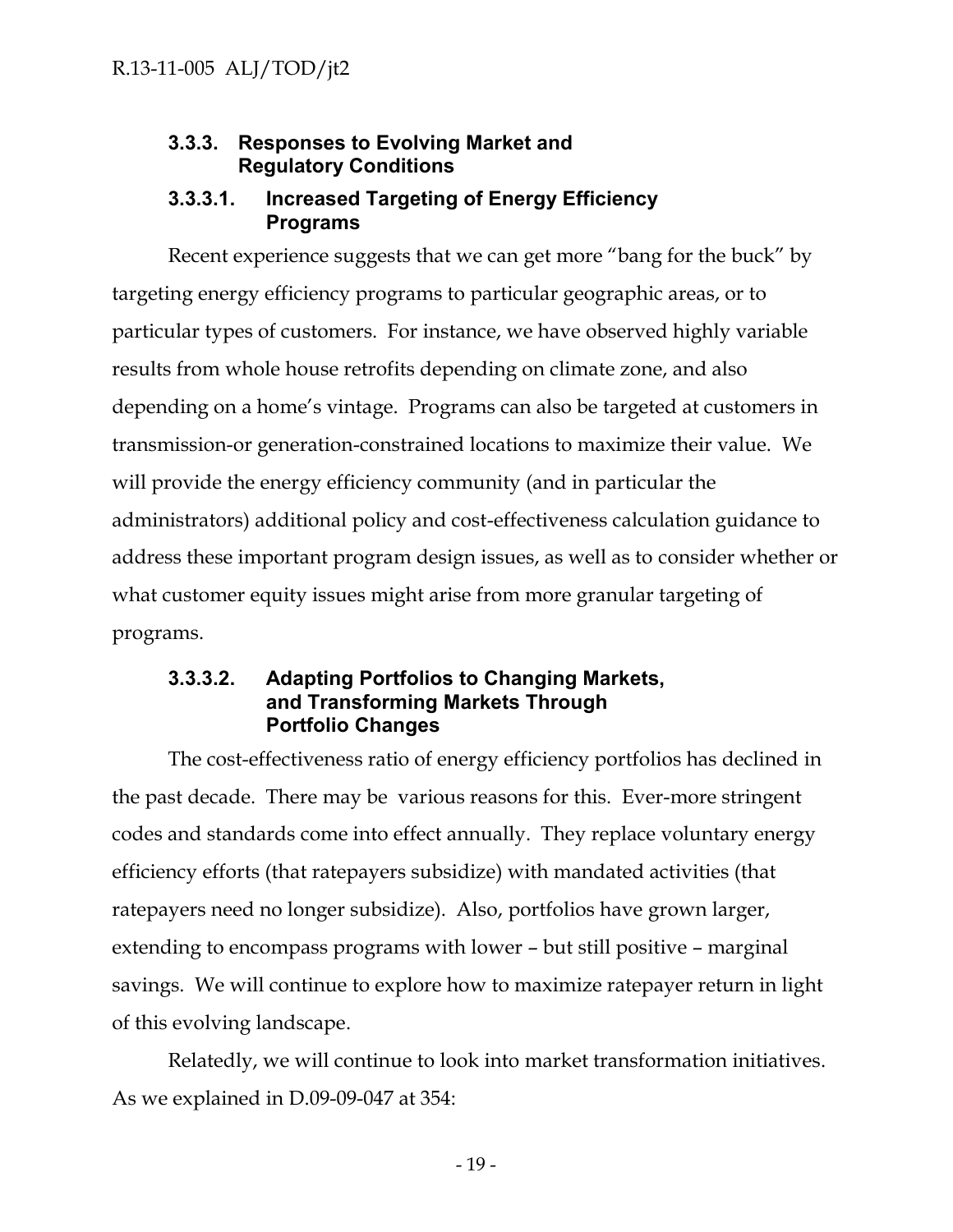Market transformation is long-lasting, sustainable changes in the structure or functioning of a market achieved by reducing barriers to the adoption of energy efficiency measures to the point where the continuation of the same publicly-funded intervention is no longer appropriate in that specific market. Market transformation includes promoting one set of efficient technologies until they are adopted into codes and standards (or otherwise adopted by the market)."

Where market transformation has occurred, "publicly-funded intervention is no longer appropriate in that specific market."14

Our look at market transformation will be both retrospective and prospective. Where market transformation has occurred, "publicly-funded intervention is no longer appropriate in that specific market."15 Our look backwards will identify efforts at market transformations both in California and elsewhere that can provide useful lessons for ongoing programs and for designing new programs.

Looking forward, we will consider whether to further refine the definition of "market transformation." We will also consider how to incorporate the lessons learned from prior market transformation efforts into ongoing and new programs.

## **3.3.3.3. Reviewing Non-IOU Participation in Energy Efficiency Implementation**

We will review the role that private (as opposed to governmental) entities should play in energy efficiency going forward. Particular questions we expect to examine include, but are not limited to:

 <sup>14</sup> D.09-09-047 at 354.

<sup>15</sup> D.09-09-047 at 354.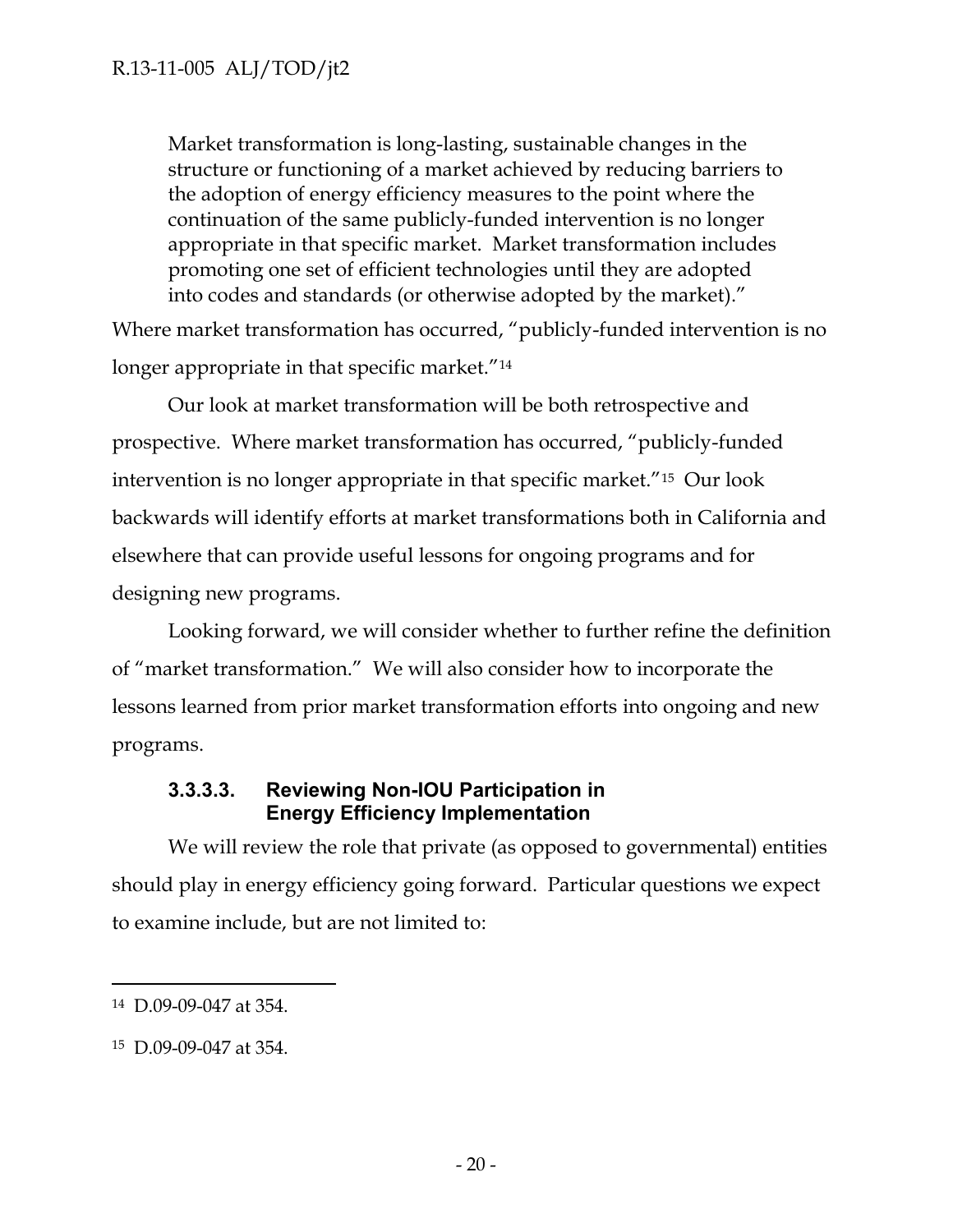- Whether to continue to set aside a certain percentage of each administrator's portfolio for third party implementers (i.e., require each administrator to devote at least 20% of its portfolio budget to third party contracts)?
- If we continue such a set-aside, what should the set-aside amount be?
- Should we direct administrators to target particular program categories for greater third party involvement? Should we make non-IOUs the sole "implementers;" that is, should IOUs be barred from the "implementer" role?
- If we continue to allow IOUs to act as "implementers," should we give priority to non-IOU implementers?
- Should we allow for third-party aggregation and sale to IOUs of savings from energy efficiency measures? If so, how would this type of savings aggregation program comport with/be accounted for in the ESPI mechanism?

For governmental entities that are implementing programs (e.g., local governmental partnerships), we will explore their cost-effectiveness. As part of that effort, we may benchmark their performance against that of other implementers of similar programs.

## **3.3.3.4. Financing Programs**

As discussed in D.12-05-015, we intend to continue to explore new options for offering financing for energy efficiency. We recognize that energy efficiency finance is a complex area. We intend to build on the initial efforts required by D.12-05-015 and as expanded in D.13-09-044 to variously:

- overcome the high upfront cost problem associated with energy efficiency upgrades that are capital intensive but have a favorable return on investment;
- leverage ratepayer funds by bringing in private capital;
- increase sales of energy efficient products and services;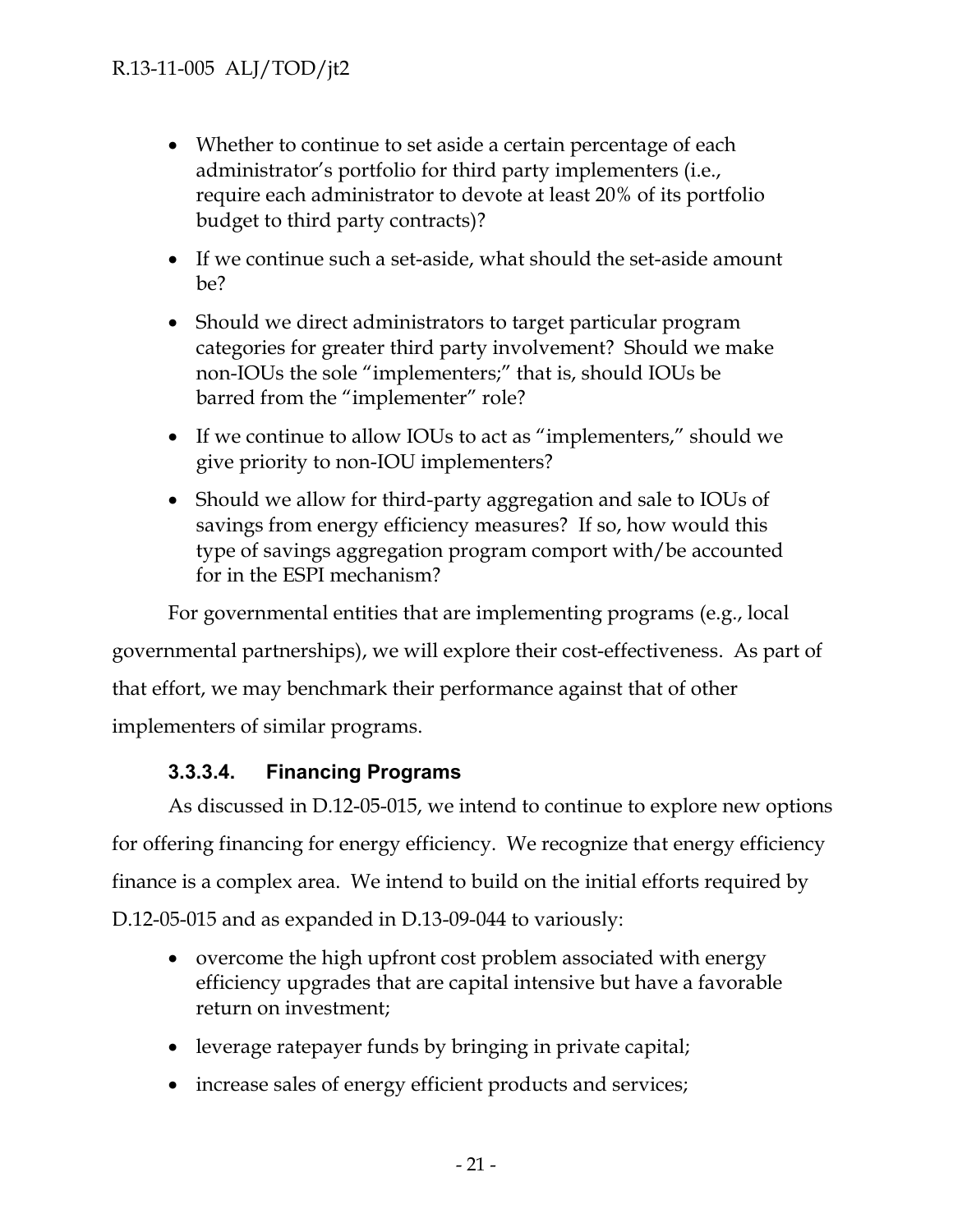- reach a broader set of customers and market segments; and
- encourage customers to invest in projects that will achieve deeper energy savings.

The challenge will be to consider how we can move forward effectively with a public-private approach to financing to enhance energy efficiency programs in a way that is equitable for all ratepayers. We will consider additional financing pilots, including financing via the Warehouse for Energy Efficiency Lending, as well as any potential reauthorization of statewide pilots, RENs' financing programs and/or continuing finance pilots previously funded by American Recovery and Reinvestment Act now funded in the utility portfolios.

#### **3.3.3.5. Reviewing Custom Project Rules and Incentive Levels**

Custom measures and projects are those for which site specific calculations are performed to establish estimated savings as well as incentive payments to participating customers and in some cases third party implementers. These custom projects play an important role in the utilities' energy efficiency portfolios, having accounted for 30-40% of utility electric savings claims and 75% of natural gas savings claims for the 2010-2012 period. The utilities have projected a similarly important role in 2013-2014 for these activities.

D.11-07-030 adopted a process for Commission staff to review selected custom projects, to better ensure the reliability of ex ante savings estimates for those activities. In D.12-05-015, we examined and made several clarifications to the custom project review process ordered in D.11-07-030. We also determined that the review process should be more fully implemented before considering changes. Commission staff has been working with stakeholders to refine the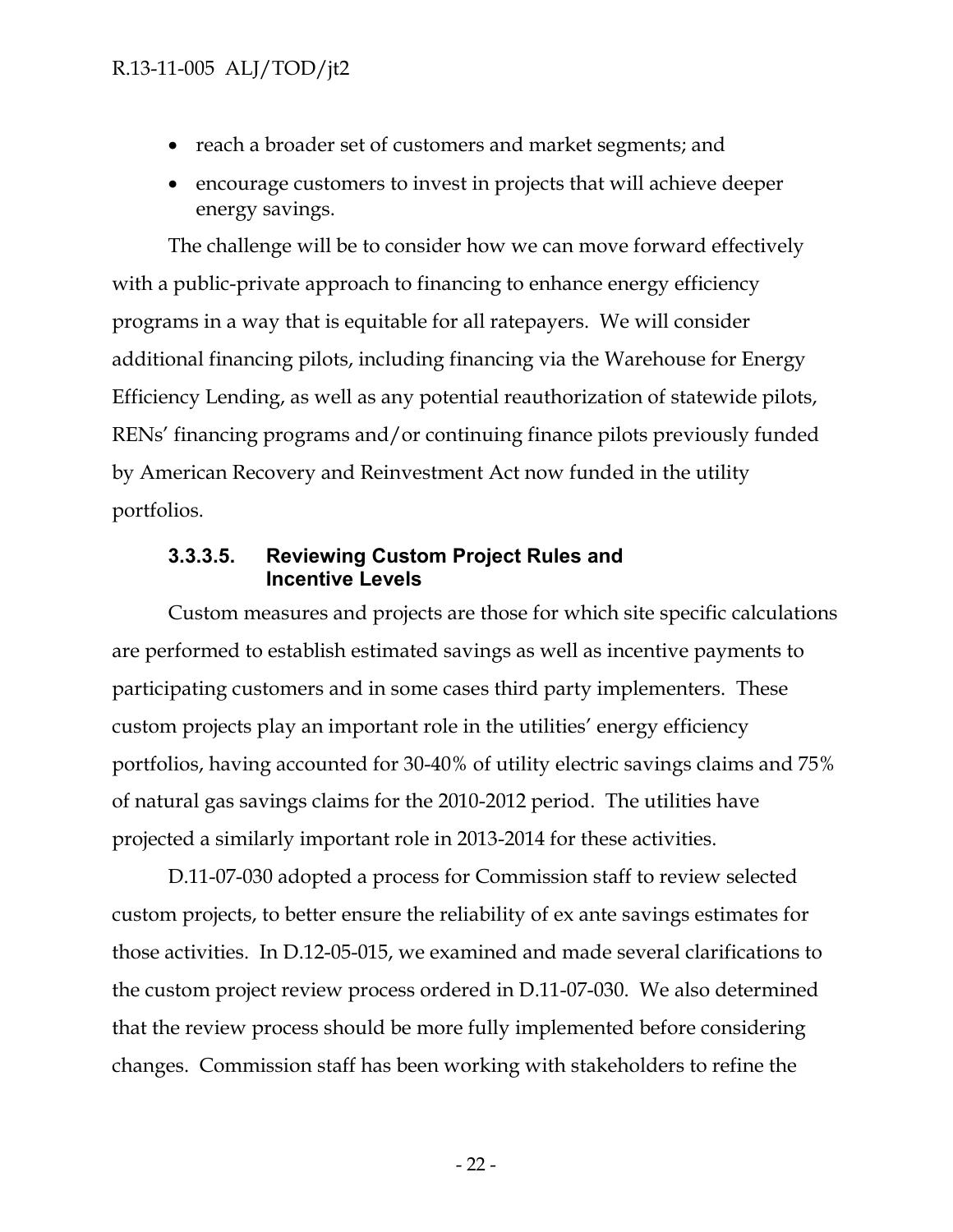custom project review process. We will review progress in its implementation and consider additional refinements, as needed.

The custom review process examines projects and measures by using program rules developed by the administrators. These program rules must be consistent with our adopted energy efficiency policies. We will examine these program rules and determine the appropriate level of Commission review and oversight going forward.

## **3.3.3.6. To-Code Compliance Programs**

Bringing existing buildings into compliance with California's ever more stringent building codes presents unique challenges. Faced with the prospect of a capital improvement to a building triggering an expensive upgrade to full code compliance, many building owners may elect to indefinitely defer improvements and simply "soldier on" with inefficient structures and/or equipment. In recognition of this issue, we authorized a residential Heating, Ventilation and Air Conditioning (HVAC) "to-code" incentive pilot program in D.12-11-015.16 We plan to continue to examine potential opportunities to encourage building owners to bring their buildings up to code whether they otherwise would defer or avoid making improvements.

As part of this examination, we will look as well at the attendant issues (e.g., savings claims, cost-effectiveness, and free ridership), associated with

<sup>&</sup>lt;sup>16</sup> "There is a low rate of code compliance in residential HVAC replacements. The CEC estimates that less than 10% of HVAC systems obtain legally required permits and up to 50% are not properly installed. We support further investigation of providing incentives for code compliance in the residential sector. The utilities should pilot 'to code' incentives in the hotter climate zones (climate zones 9-16) in 2013 and 2014." D.12-11-015 at 75-76.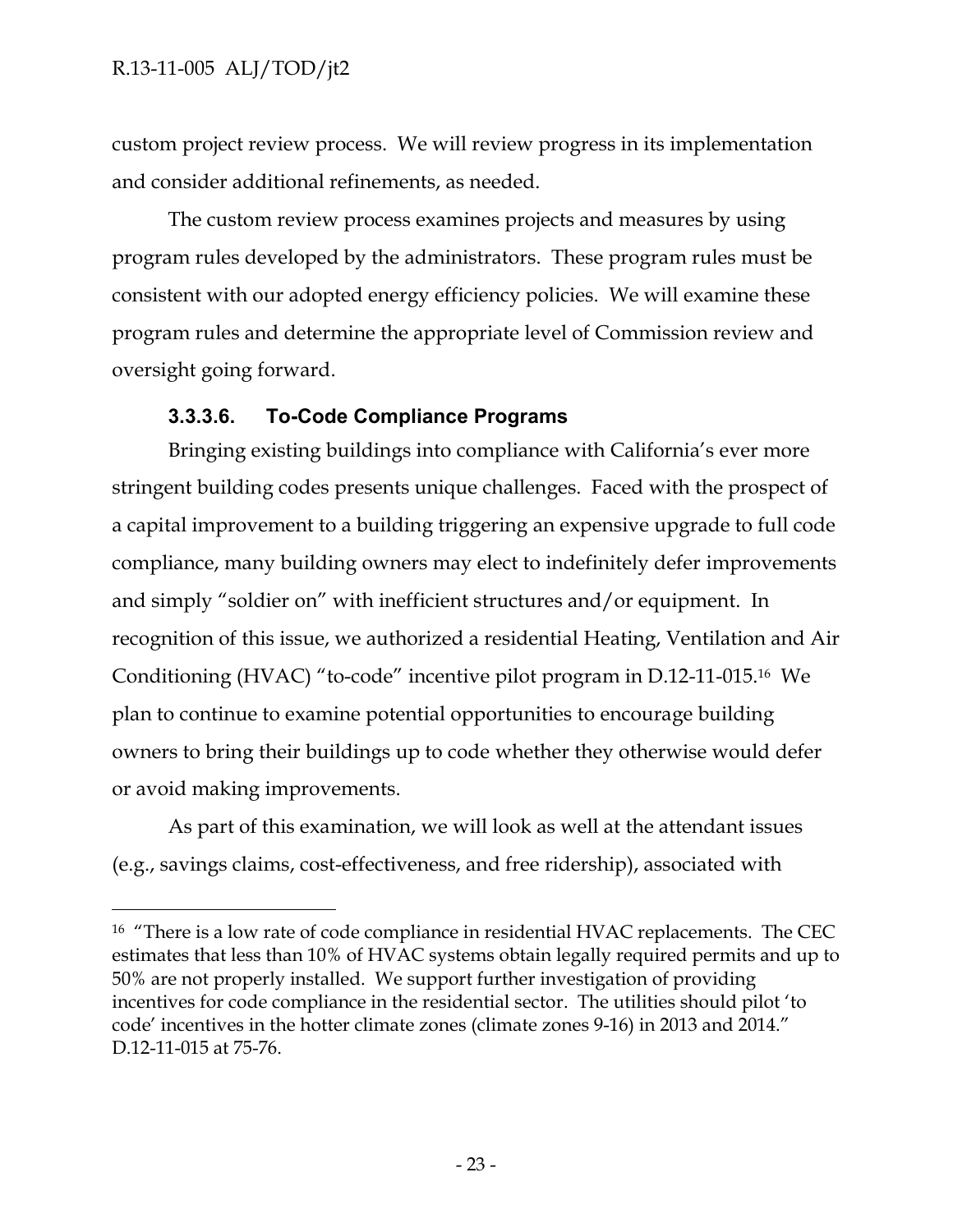encouraging to -code efficiency levels in existing buildings. We will also examine any interaction with savings claim methods in the codes and standards advocacy program to avoid any double counting. Our review will assess current research, market trends, and/or lessons learned from the HVAC "to-code" pilot as results from the pilot become available.

#### **3.3.3.7. Examine Energy Upgrade California (EUC) Fuel-Switching Rules**

Fuel substitution programs substitute energy using equipment of one energy source with a competing energy source (e.g., switch from electric resistance heating to gas furnaces). We most recently modified the rules for fuel substitution programs in D.09-12-022. We have developed special rules governing the cost effectiveness requirements for fuel substitution programs, applicable to both retrofit and new construction applications. These rules may be deterring implementation of cost-effective projects (or measures) in residential buildings, such as switching electric heating over to gas heating. This results from our rules requiring that a *program* be cost-effective overall before we will fund the fuel-switching portion of it. The EUC program is not presently costeffective. The fuel-switching *measure* that is a part of the program, *may* be costeffective standing alone, but is ineligible for funding because our rule looks at the *program* to determine the *measure*'s eligibility. This result, where a costeffective measure is singled out as ineligible for funding, seems perverse if the measure is, in fact, cost effective. We will reexamine the rules relating to fuel switching and adjust them as appropriate.

#### **3.3.3.8. Reviewing Marketing, Education, and Outreach (ME&O) Programs**

While there is a separate application addressing statewide marketing, education, and outreach proposals for 2013-2014 in A.12-08-007 et al., we will still

- 24 -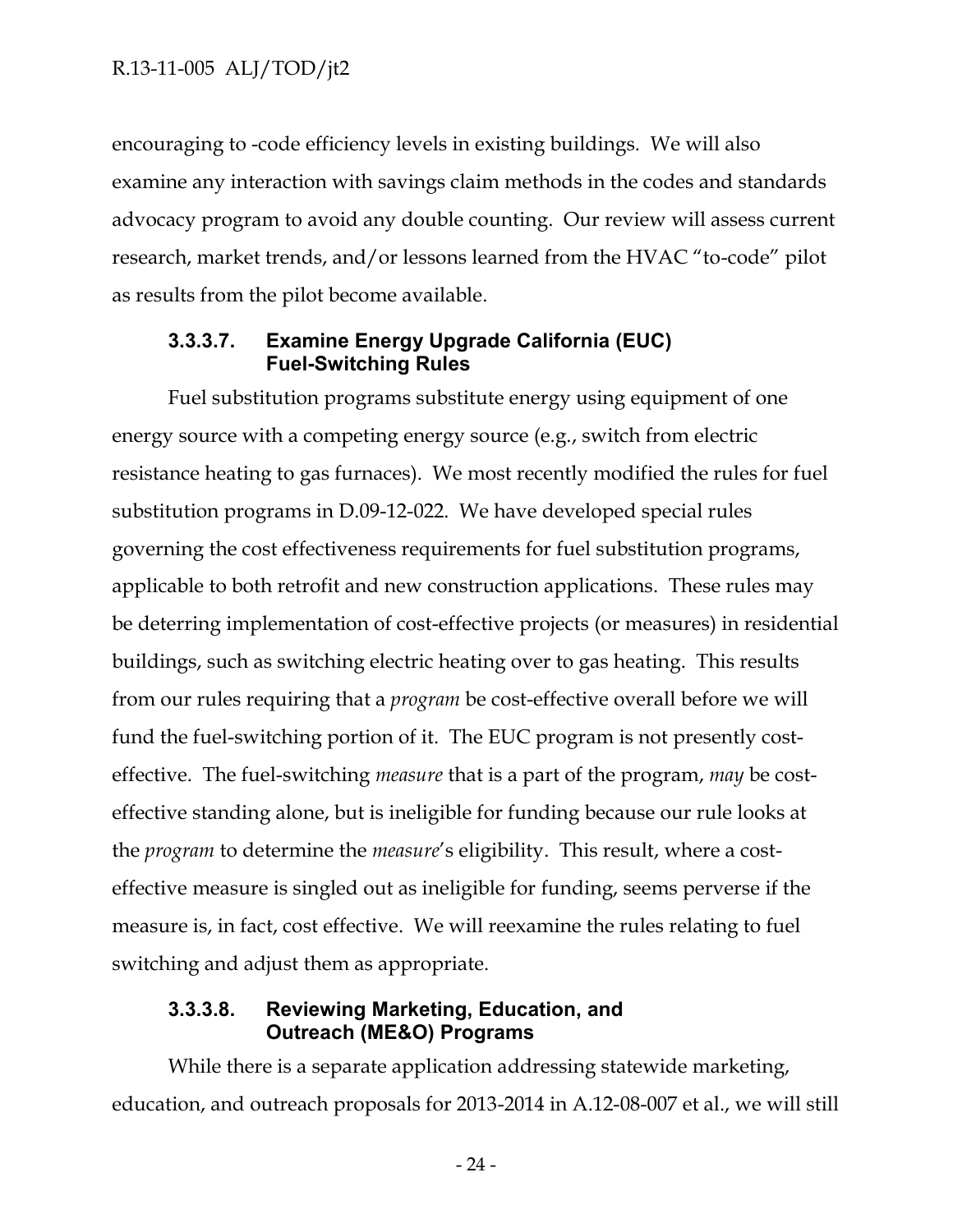need to address policy issues related to ME&O for individual programs, as well as the interaction between statewide campaign/brand and individual efforts, for 2015 and beyond. In 2014, we will complete a cross-cutting evaluation of utility marketing of their local programs (staff proposal in A.12-08-007). We are working on developing a template for the utilities to propose marketing plans for their programs that will require more specific details on planned activities, marketing concepts, and metrics. This will ensure consistent planning and reporting protocols for simpler evaluation of the effectiveness of program marketing.

We will also explore additional ways to reduce the number of customer "touchpoints" across multiple demand side programs (e.g., demand response and distributed generation). Ideally, customers would have a single point of contact who could inform the customer of all demand-side programs for which they might be eligible and in which they might have an interest.

#### **3.3.3.9. Data Accessibility and Confidentiality**

R.08-12-009 is the primary forum for addressing data access issues. This Rulemaking will address access and dissemination issues unique to energy efficiency not otherwise addressed in R.08-12-009. In particular, since Commission staff is responsible for EM&V, we will address here how staff disseminates information associated with EM&V. We will also address how we comply with the requirements of Section 589. That section directs us to "require the [IOUs] to cooperate in establishing a single Internet Web site available to the public that provides up-to-date information, no less frequent than once every 30 days, regarding ratepayer-funded energy efficiency assistance programs" in a way that will not identify particular customers.

- 25 -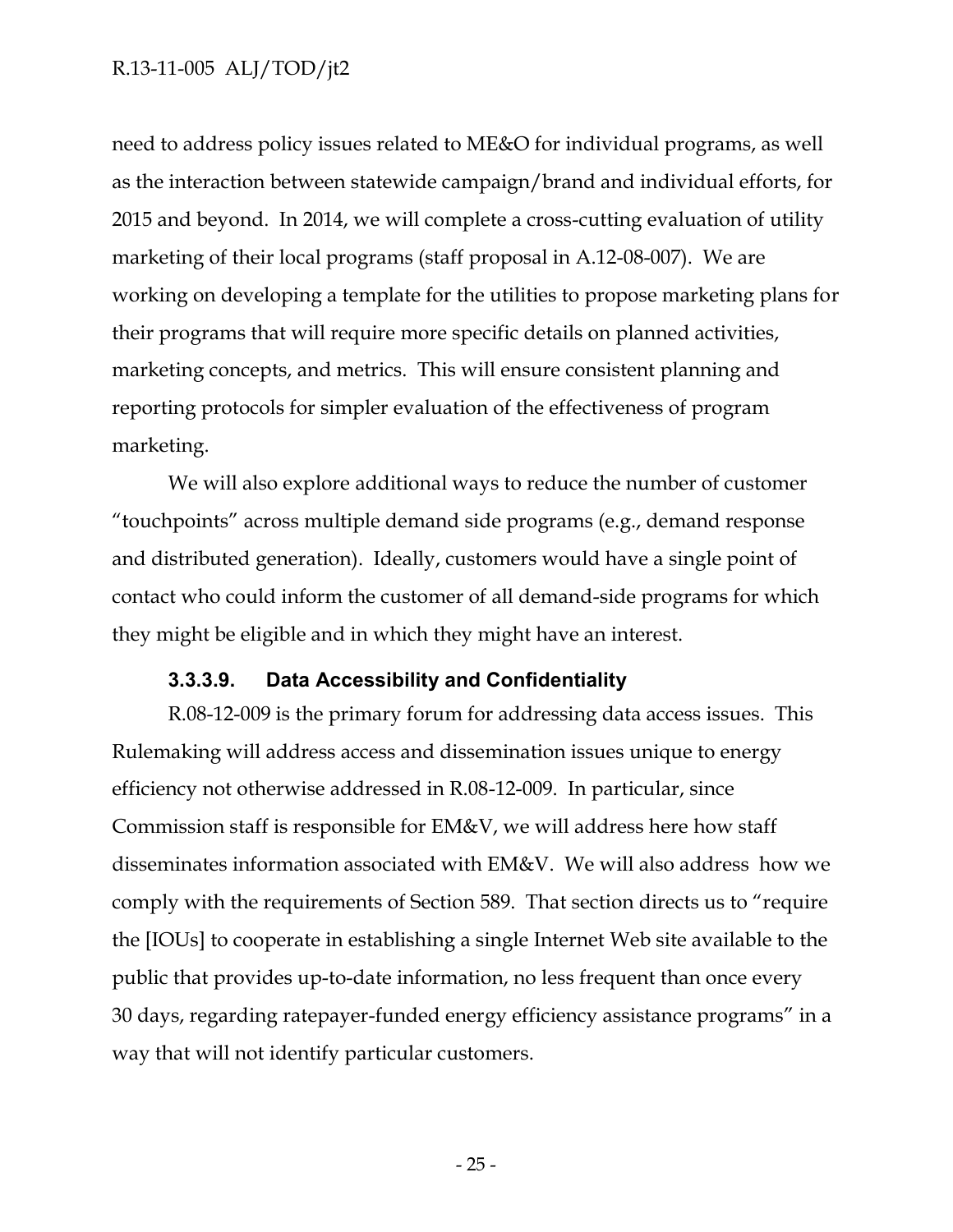#### **3.3.4. Revisions to Cost-Effectiveness Calculators**

We will continue to refine our cost-effectiveness methods. Part of our refinement will involve reexamining the use of avoided cost calculations based on the "separate components" approach adopted in D.09-08-026 and D.10-12-024. We will coordinate with other demand-side proceedings to develop uniform avoided cost calculation methodologies across all demand-side programs by addressing issues such as the appropriate use of long- and short-term avoided generation capacity costs; developing local avoided costs; and determining the appropriate avoided greenhouse gas costs.

We will also examine other inputs and issues related to cost-effectiveness such as the appropriate use, if any, of non-energy benefits; when and how to update data inputs; the appropriateness of our current practice of applying a "resource balance year" calculus in estimating avoided generation capacity; benefits related to spillover and market transformation; and discount rates. In addition, we will also consider the adoption of a cost-effectiveness framework for evaluating water-energy efficiency programs.

#### **4. Schedule**

The assigned Commissioner or Administrative Law Judge (ALJ) will schedule a PHC as soon as practicable. A preliminary schedule for this proceeding will be discussed at the first PHC. Following the PHC, the assigned Commissioner and ALJ in this proceeding will issue a scoping memo, including a schedule for the proceeding. This proceeding will conform to the statutory deadline for Ratesetting matters set forth in Section 1701.5. Consistent with Rule 6.2, of the Commission's Rules of Practice and Procedure (Rules), we expect this proceeding to be concluded within 24 months of the issuance of the assigned Commissioner's Scoping Memo Ruling. Based on prior experience, it is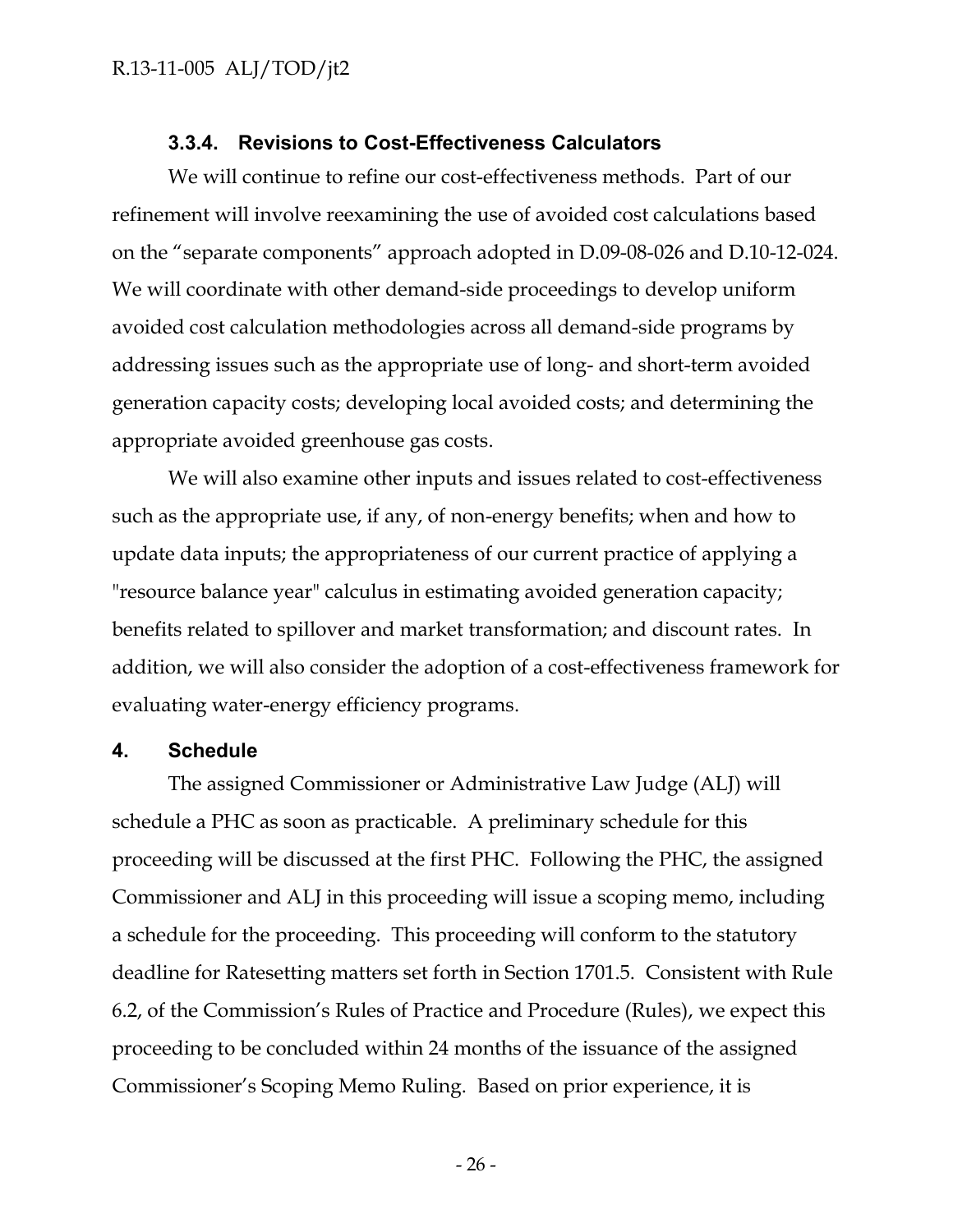reasonable to anticipate that this new Rulemaking will require additional time to address complex policy issues related to post-2014 energy efficiency policies, programs, and evaluation protocols.

## **5. Category of Proceeding and Need for Hearing**

Rule 7.1(d) provides that the Order Instituting Rulemaking shall preliminarily determine the category of the proceeding and the need for hearings. Our determination is that this Rulemaking is Ratesetting, as that term is defined in Rule 1.3. This determination of categorization is appealable under the provisions of Rule 7.1(c) and Rule 7.6.

We expect that the issues may be resolved through comments and workshops without the need for evidentiary hearings. However, we will make a final determination on the need for hearings in the assigned Commissioner's Scoping Memo Ruling.

## **6. Respondents**

The Respondents to this Rulemaking are Pacific Gas &Electric Company, Southern California Edison Company, San Diego Gas & Electric Company, and Southern California Gas Company.

## **7. Becoming a Party; Addition to the Official Service List; Enrolling in Subscription Service**

This Rulemaking will be served on the service list for R.09-11-014 (the predecessor energy efficiency Rulemaking proceeding), and on the service list for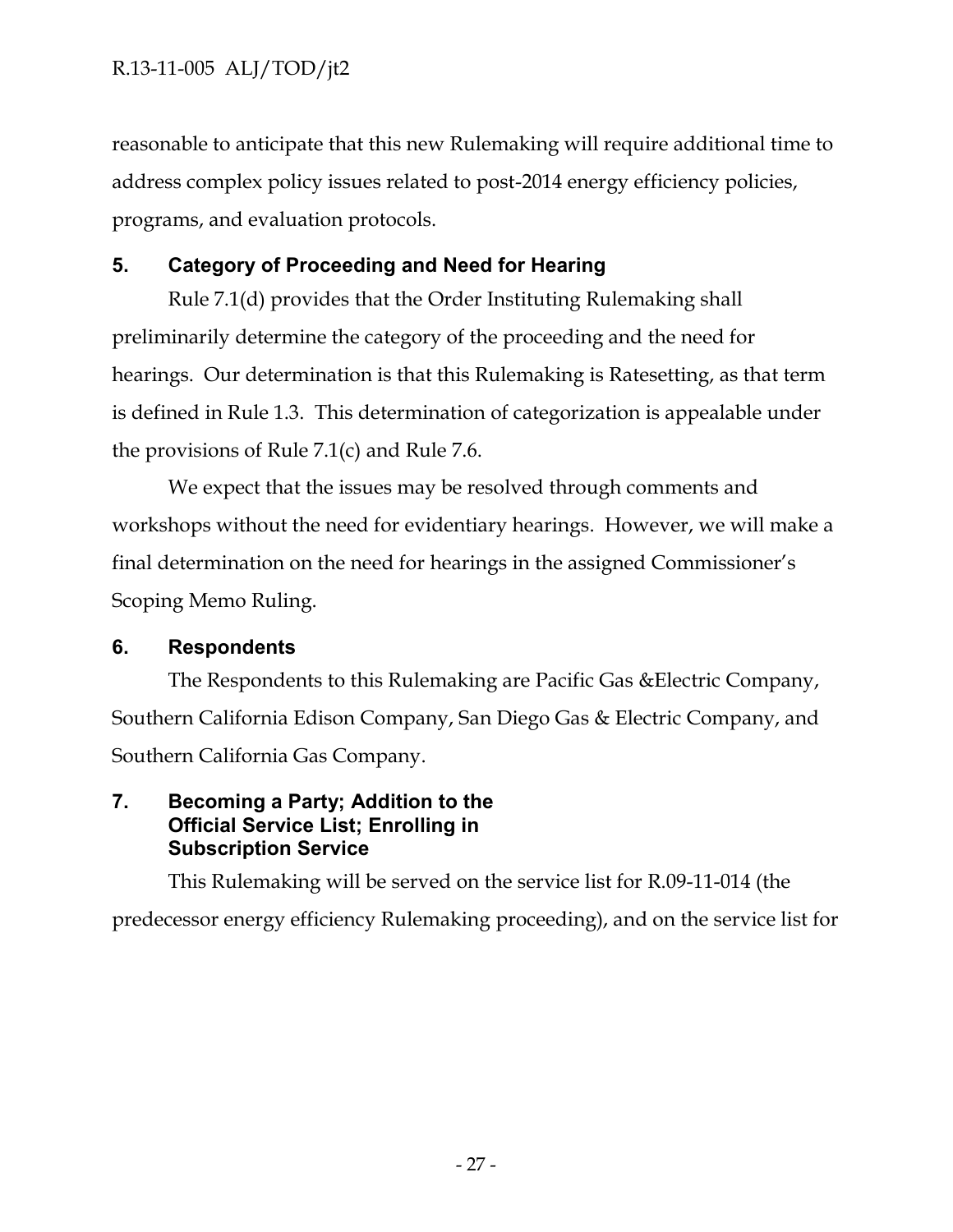consolidated proceedings A.12-07-001 et al.17 (the applications regarding the 2013-2014 portfolios).

Intervening Parties. Persons may become a party to the proceeding by filing timely opening comments or reply comments in response to this OIR (see Rule  $1.4(a)(2)(ii)$  or by ALJ ruling granting an oral or written motion to become a party (see Rule  $1.4(a)(3)$  and  $(4)$ ).

Addition to Official Service List. Persons who are or become parties to the proceeding will be automatically added to the "Parties" category of the official service list. Only one representative per party will be listed in the "Parties" category. Additional representatives will be added as "Information Only."

Any person will be added to the "Information Only" category of the official service list upon request to the Process Office. Persons must provide an e-mail address in order to receive service of documents that are not required to be served by hard copy. (See Rule 1.10(b).) Persons may request the ALJ to require additional service as appropriate.

Any member or employee of the CPUC, State Legislature or other State office or agency will be added to the "State Service" category of the official service list upon request to the Process Office. Any such person who declines to

 <sup>17</sup> Application of Pacific Gas and Electric Company for Approval of 2013-2014 Energy Efficiency Programs and Budget (U39M), Application 12-07-001 (Filed July 2, 2012); Application of San Diego Gas & Electric Company (U902M) for Approval of Electric and Natural Gas Energy Efficiency Programs and Budgets for Years 2013 through 2014, Application 12-07-002 (Filed July 2, 2012); Application of Southern California Gas Company (U904G) for Approval of Natural Gas Energy Efficiency Programs and Budgets for Years 2013 through 2014, Application 12-07-003 (Filed July 2, 2012); Application of Southern California Edison Company (U338E) for Approval of Energy Efficiency and Demand Response Integrated Demand Side Management Programs and Budgets for 2013-2014, Application 12-07-004 (filed July 2, 2012).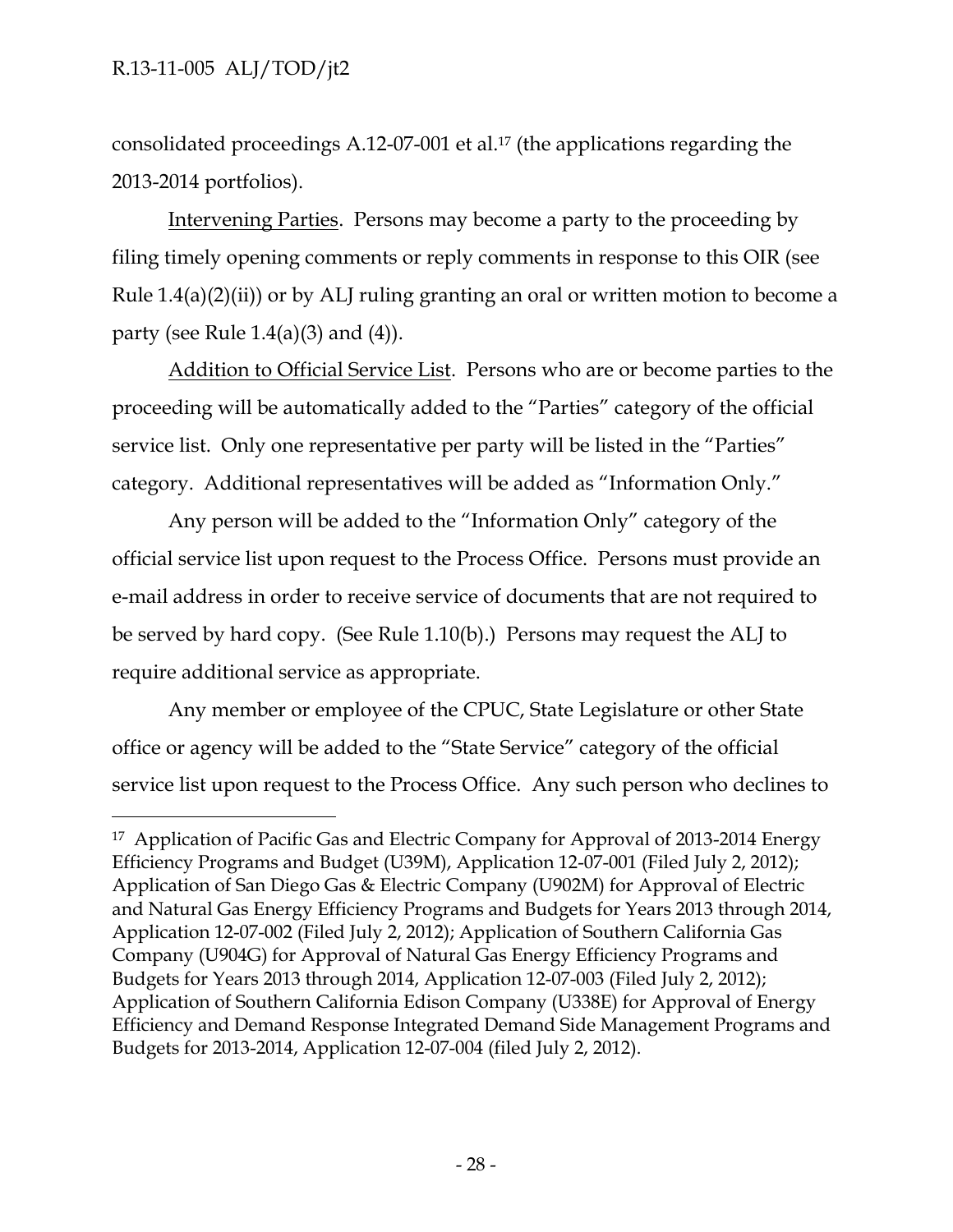provide an e-mail address will receive hard-copy service of all documents. (See Rule 1.10(b).)

When you send your request to the Process Office, you may use e-mail (process\_office@cpuc.ca.gov) or letter (Process Office, California Public Utilities Commission, 505 Van Ness Avenue, San Francisco, California 94102). Include the following information:

- Docket Number of this rulemaking;
- Name (and person or entity represented, if applicable);
- Postal Address;
- Telephone Number;
- E-mail Address: and
- Whether you request "State Service" or "Information Only."

It is the responsibility of each person or entity on the official service list to ensure that its designated person for service, mailing address and/or e-mail address shown on the official service list are current and accurate.

Subscription Service. You can also monitor the rulemaking by subscribing to receive electronic copies of documents in this proceeding that are published on the Commission's website. There is no need to be on the service list in order to use the subscription service. Instructions for enrolling in the subscription service are available on the Commission's website at http://subscribecpuc.cpuc.ca.gov/.

#### **8. Serving and Filing Documents**

When you serve a document, use the official service list published at the Commission's website as of the date of service. You must comply with Rules 1.9 and 1.10 when you serve a document to be filed with the Commission's Docket Office. If you use e-mail service, you must serve by e-mail any person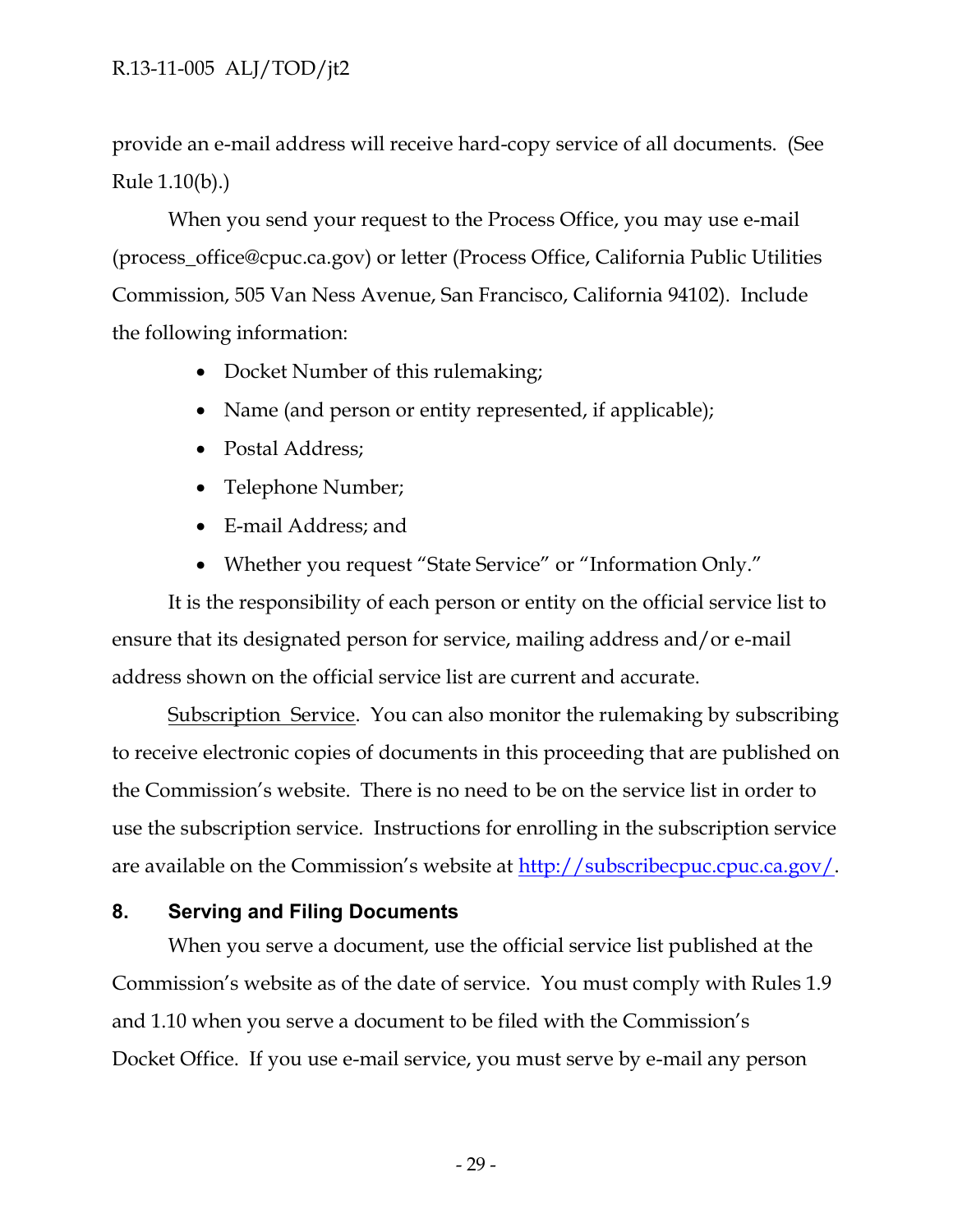(whether Party, State Service, or Information Only) on the official service list who has provided an e-mail address.

The Commission encourages electronic filing and e-mail service in this Rulemaking. You may find information about electronic filing at http://www.cpuc.ca.gov/PUC/efiling. E-mail service is governed by Rule 1.10. However, if you use e-mail service, do not provide a paper copy to the assigned Commissioner or ALJ absent further instruction. The electronic copy should be in Microsoft Word or Excel formats to the extent possible. The paper copy should be double-sided. E-mail service of documents must occur no later than 5 p.m. on the date that service is scheduled to occur.

If you have questions about the Commission's filing and service procedures, contact the Docket Office.

#### **9. Public Advisor**

Any person or entity interested in participating in this Rulemaking who is unfamiliar with the Commission's procedures should contact the Commission's Public Advisor in San Francisco at (415) 703-2074 or (866) 849-8390 or e-mail public.advisor@cpuc.ca.gov; or in Los Angeles at (213) 576-7055 or (866) 849-8391, or e-mail public.advisor.la@cpuc.ca.gov. The TTY number is (866) 836-7825.

#### **10. Intervenor Compensation**

Any party that expects to claim intervenor compensation for its participation in this Rulemaking shall file its notice of intent to claim intervenor compensation within 30 days of the filing of reply comments, except that notice may be filed within 30 days of a prehearing conference in the event that one is held. (See Rule 17.1(a)(2).)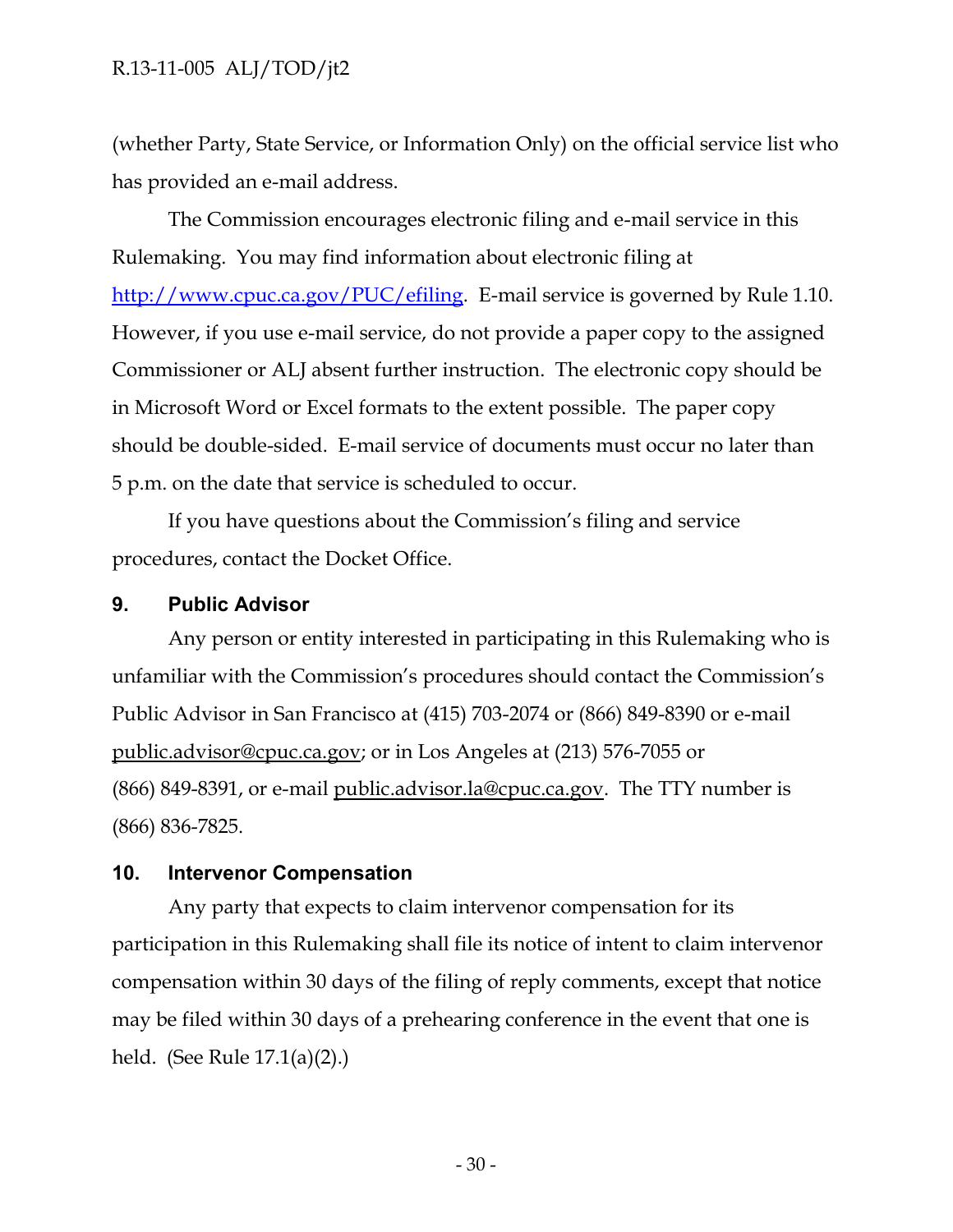#### **11.** *Ex Parte* **Communications**

Communications with decision-makers and advisors in this Rulemaking are governed by Article 8 of the Rules of Practice and Procedure.

#### **12. Moving R.09-11-014 Record to New OIR**

We have made a great deal of progress in energy efficiency in R.09-11-014. Much of the work performed in that proceeding is foundational, and will be used as a starting point for the current proceeding. There is no need to duplicate work or backtrack and revisit matters that have already been resolved in R.09-11-014. Therefore, we provide notice that the record of R.09-11-014 will be incorporated into this proceeding, as necessary. In addition, in A.12-07-001 et al., we have developed extensive record on energy efficiency financing pilots. While specific disposition of the considered pilots is addressed in D.13-09-044, we transfer the record into this proceeding to avoid duplication of work.

#### Therefore **IT IS ORDERED** that:

1. In accordance with Rule 6.1 of the Commission's Rules of Practice and Procedure, (Rules) the Commission institutes this Order Instituting Rulemaking on its own motion to establish funding for 2015 energy efficiency portfolios, implement energy efficiency "Rolling Portfolios", policies, programs, evaluation, and related issues. As indicated in Rule 6.1, this proceeding may result in the adoption, repeal, or amendment of rules, regulations, and guidelines that constitute the energy efficiency program, and may modify prior Commission decisions pertaining to the energy efficiency program.

2. Pacific Gas and Electric Company, Southern California Edison Company, San Diego Gas & Electric Company, and Southern California Gas Company are Respondents to this proceeding.

- 31 -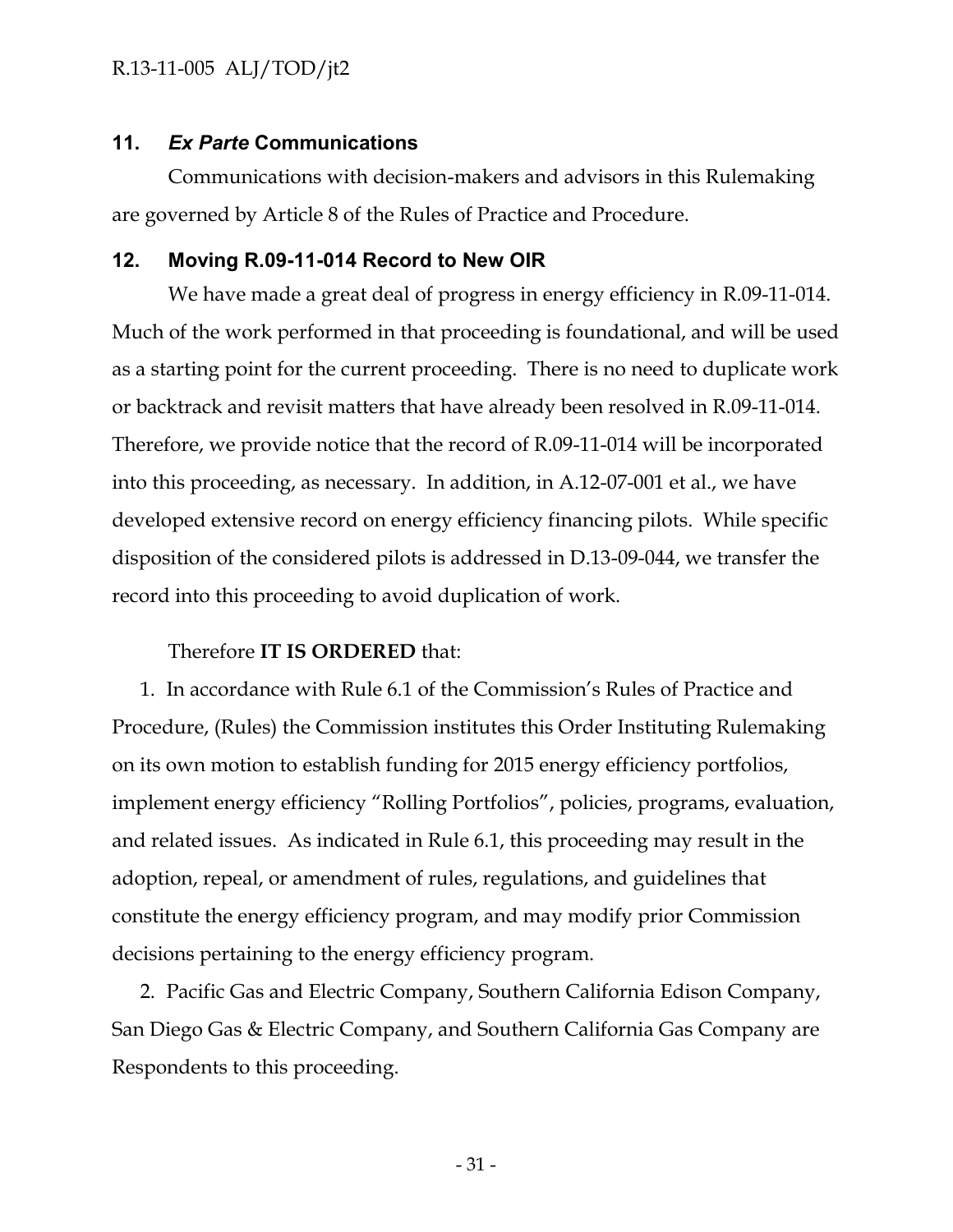3. Interested persons must follow the directions in this Order Instituting Rulemaking to become a party or to be placed on the official service list as a non-party.

4. The Commission's Process Office will publish the official service list on the Commission's website (www.cpuc.ca.gov) as soon as practicable after 30 days from publication of this Rulemaking.

5. Any party that expects to claim intervenor compensation for its participation in this Order Instituting Rulemaking shall file its notice of intent to claim intervenor compensation no later than 30 days from the date of the prehearing conference to be held in this proceeding.

6. The Executive Director will cause this Order Instituting Rulemaking to be served on Respondents, the California Energy Commission, and the service lists in Rulemaking (R.) 09-11-014 and consolidated Application (A.) 12-07-001, A.12-07-002, A.12-07-003, and A.12-07-004, R. 07-01-041, R.10-12-007, R.10-05-004, R.08-12-009.

7. The category for this Order Instituting Rulemaking, as defined herein, is determined to be ratesetting as that term is defined in Rule 1.3 of the Commission's Rules of Practice and Procedure.

8. The Order Instituting Rulemaking opened today will now serve as the procedural forum for all issues or filings that would otherwise have been addressed or filed in Rulemaking 09-11-014. As to those matters, the record developed in that proceeding is available for consideration in this proceeding.

- 32 -